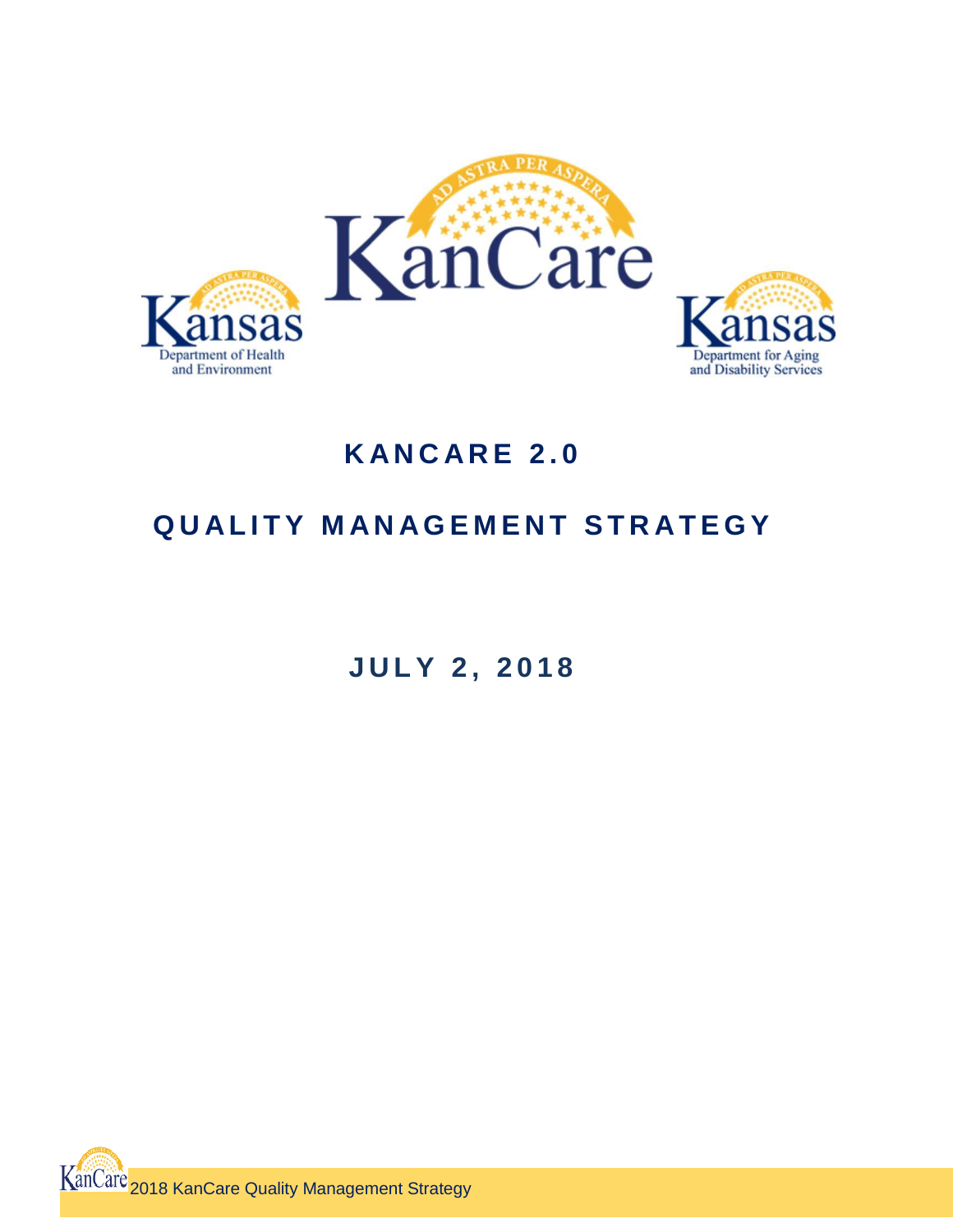## **CONTENTS**

| 1. |                                                                    |
|----|--------------------------------------------------------------------|
|    | $\bullet$                                                          |
|    |                                                                    |
|    |                                                                    |
|    | $\bullet$                                                          |
|    |                                                                    |
|    |                                                                    |
| 2. |                                                                    |
|    | $\bullet$                                                          |
|    |                                                                    |
|    |                                                                    |
|    |                                                                    |
|    |                                                                    |
|    |                                                                    |
|    | $\bullet$                                                          |
| 3. |                                                                    |
|    | • Adoption and Dissemination of Clinical Practice Guidelines<br>24 |
| 4. |                                                                    |
|    |                                                                    |
|    |                                                                    |
| 5. |                                                                    |

KanCare 2018 KanCare Quality Management Strategy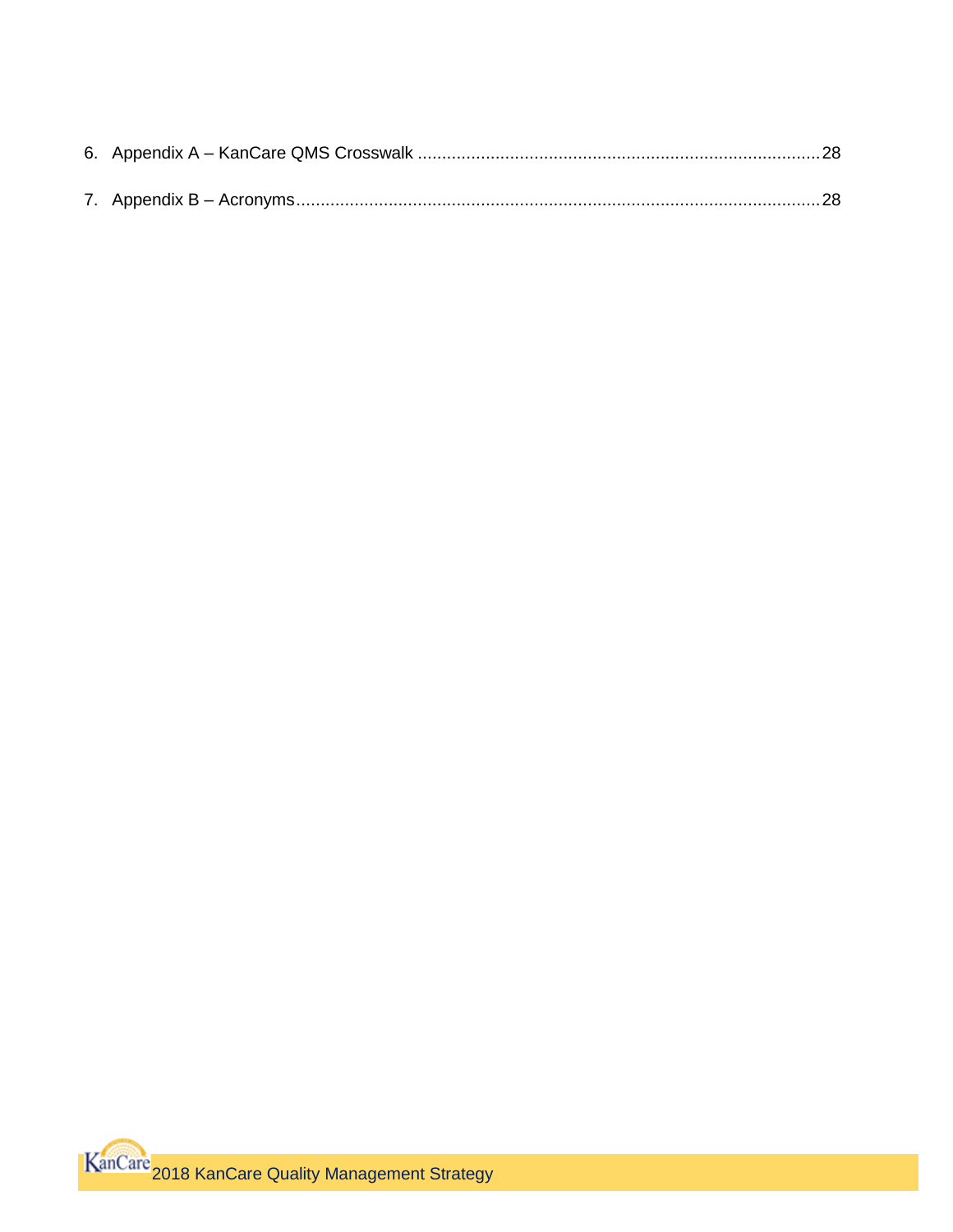## Introduction and Overview

## INTRODUCTION AND OVERVIEW

The State of Kansas (State) maintains, when developed and implemented deliberately, the Quality Management Strategy (QMS) can advance the state's focus on performance improvement (PI) activities by: building a culture that is focused on outcomes, efficiently deploying resources, setting realistic and attainable goals, and providing a pathway of progressive discipline to hold managed care contractors responsible. Because the KanCare program offers a comprehensive benefit package which includes physical (PH) and behavioral health (BH) services, as well as long-term services and supports (LTSS), we have found each component plays a critical part in the development of the State's QMS.

The Kansas Department of Health & Environment (KDHE), in partnership with the Kansas Department for Aging and Disability Services (KDADS), is revising its QMS in accordance with the Code of Federal Regulations (CFR) at 42 CFR 438.340. KDHE and KDADS maintain the authority and responsibility for the updating and annual evaluation of the QMS and that it is updated as needed based on performance, feedback from stakeholders, and/or changes in policy resulting from legislative, State, or Federal authorities.

In order to demonstrate compliance with the Centers for Medicare & Medicaid Services (CMS) quality strategy requirements set forth in 42 CFR 438.340, Kansas prepared an analysis that identifies each required element of the State's QMS and where it has been addressed in the State's QMS (Appendix A). The State will use this analysis as one of our many tools in our toolkit to evaluate the effectiveness of the QMS on improving the performance of our managed care partners and improving the quality of care our KanCare members receive.

## INTENTION OF THE OMS

The QMS is designed to provide an overarching framework for the State to allocate resources in an efficient manner with the objective of driving meaningful quality improvement (QI). Underneath the QMS lies the State's monitoring and oversight activities, across KDHE and KDADS, that act as an early alert system to more rapidly address MCO compliance issues and reported variances from expected results. Those monitoring and oversight activities represent the State's ongoing actions to ensure compliance with Federal and State contract standards.

The framework of the QMS has been redesigned to look at the KanCare program and the population it serves in a holistic fashion to address all physical, behavioral, functional and social determinants of health and independence needs of the enrolled population. The QMS serves as the launch pad from which the State will continue to build and implement continuous QI principals in key areas of the KanCare program. The State will continue to scale the requirements of the QMS to address and support ongoing system transformation.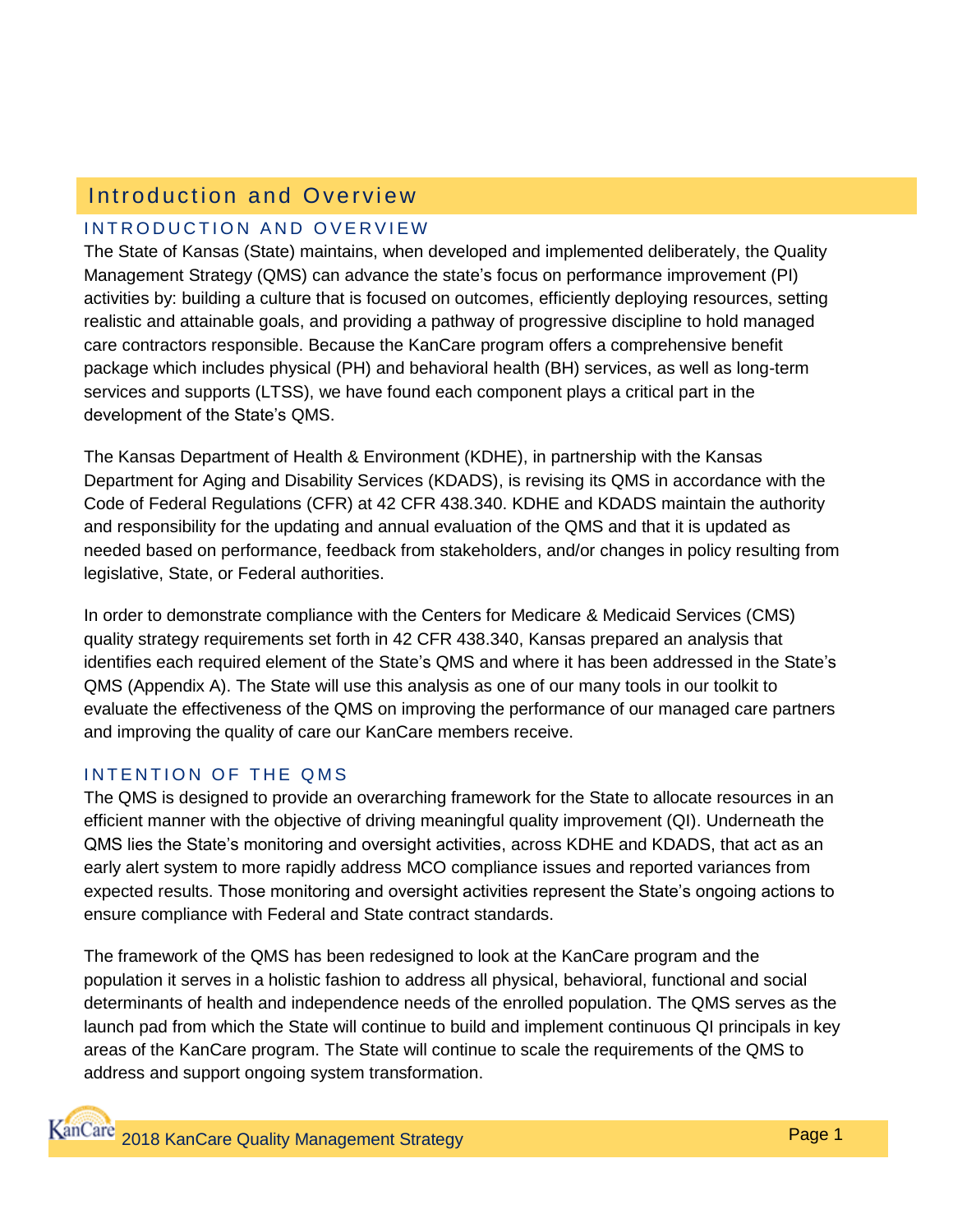## HISTORY OF THE KANCARE PROGRAM

KanCare is an integrated managed care Medicaid program that serves the State of Kansas through a coordinated approach. In 2011, Governor Sam Brownback identified the need to fundamentally reform the Kansas Medicaid program to control costs and improve outcomes. Managed care enables provision of efficient and effective health care services and facilitates coordination of care and integration between and among PH and BH services and home- and community-based services (HCBS).

On December 27, 2012, CMS approved the State of Kansas Medicaid Section 1115 demonstration proposal entitled "KanCare" and implemented it on January 1, 2013. An extension is being requested to renew KanCare through December 31, 2022. KanCare is operating concurrently with the State's Section 1915(c) HCBS waivers and together provide the authority necessary for the State to require enrollment of almost all Medicaid beneficiaries (including the aged, people with disabilities, and some individuals who are dually eligible). The KanCare managed care delivery system provides state plan and HCBS waiver services to Medicaid recipients statewide.

KanCare expands upon the previous Kansas managed care program, which consisted of a managed care program referred to as HealthWave and HealthConnect Kansas' primary care case management (PCCM) program, and provided services to children, pregnant women, and parents in the State's Medicaid and Children's Health Insurance Program (CHIP) programs. KanCare also includes a safety net care pool to support certain hospitals that incur uncompensated care costs for Medicaid beneficiaries and the uninsured. Additional incentives are offered to hospitals for programs resulting in delivery system reforms that enhance access to health care and improve the quality of care.

A requirement for approval of the 1115 waiver was development of a State QMS to define waiver goals and corresponding statewide strategies, as well as all standards and technical specifications for contract performance measurement, analysis, and reporting. CMS finalized new expectations for managed care service delivery in the 2017 Medicaid and CHIP Managed Care Final Rule. The intent of this QMS revision is to comply with the Final Rule, to establish regular review and revision of the State quality oversight process, and maintain key State values of quality care to Medicaid recipients through continuous program improvement. Review and revision will feature processes for stakeholder input, tribal input, public notification, and publication to the Kansas register.

The current QMS defines technical specifications for data collection, maintenance, and reporting to demonstrate recipients are receiving medically necessary services and providers are paid timely for service delivery. The original strategy includes most pre-existing program measures for specific services and financial incentives called pay for performance (P4P) measures to withhold a percentage of the capitation payment the managed care organizations (MCOs) can earn by satisfying certain quality benchmarks. Many of the program-specific, pre-existing measures were developed for the 1915(c) disability waivers designed and managed by the operating agency, KDADS, and administered by the single State Medicaid agency, KDHE.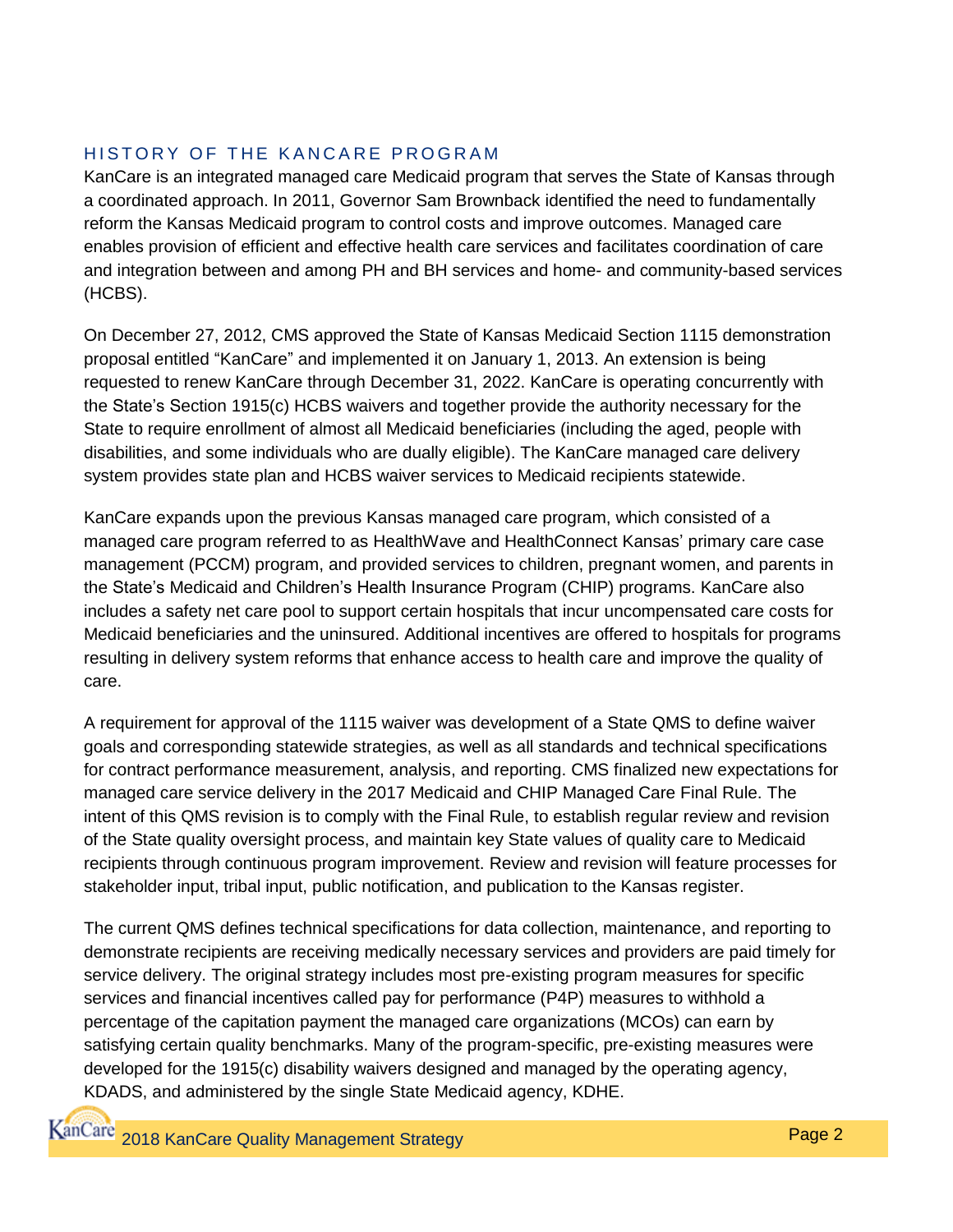Regular and consistent cross-agency review of the QMS will highlight progress toward State goals and measures and related contractor progress. The outcome findings will demonstrate areas of compliance and non-compliance with Federal standards and State contract requirements. This systematic review will advance trending year over year for the State to engage contractors in continuous monitoring and improvement activities that ultimately impact the quality of services and reinforce positive change.

### PROGRAM ELIGIBILITY

The Kansas Medicaid population is divided into three distinct populations: (1) parents, pregnant women, and children; (2) various disability groups (e.g., children with technology assistance [TA]; individuals with traumatic brain injuries [TBI]; individuals with intellectual/developmental [IDD] or physical disabilities [PD], or both, and persons with severe and persistent mental illness [SPMI]); and (3) the aged (65 and older). All populations are currently covered by the State Medicaid Plan, KanCare, and will continue to be covered by the successful bidders related to this request for proposal (RFP). The total KanCare covered population is approximately 403,000. Roughly 323,000 are parents, pregnant women, and children. Another 44,000 individuals are individuals with disabilities and approximately 67,000 are aged.

Almost all Medicaid Beneficiaries and 100% of CHIP Beneficiaries will enroll in an MCO of their choosing. Native Americans may be voluntarily enrolled and may not be enrolled on a mandatory basis without a Waiver from CMS. Kansas' managed care program will operate under the Waiver authority specified in Sections1115 and 1915(c) of the Social Security Act (SSA).

## MANAGED CARE GOALS AND OBJECTIVES

The original goals of the KanCare demonstration focused on providing integrated and whole-person care, creating health homes, preserving or creating a path to independence, and establishing alternative access models with an emphasis on HCBS. Building on the success of the current KanCare demonstration, the goal for KanCare 2.0 is to help Kansans achieve healthier, more independent lives by coordinating services and supports for social determinants of health and independence in addition to traditional Medicaid benefits. The State seeks a five-year Section 1115 demonstration renewal from CMS to further improve health outcomes, coordinate care and social services, address social determinants of health, facilitate achievement of member independence, and advance fiscal responsibility. Specific to BH and LTSS services, the goal of KanCare 2.0 will be to ensure the right services are provided to participants at the right time and right place. The fundamental goal of both KanCare 2.0 and the State's QMS is to ensure that each individual receives the right services, in the right place, and at the right time. The goals for KanCare 2.0 serve as the foundation to the revised QMS and our commitment for ensuring Kansans receive the quality health care they rightly deserve.

The goals of the KanCare program include: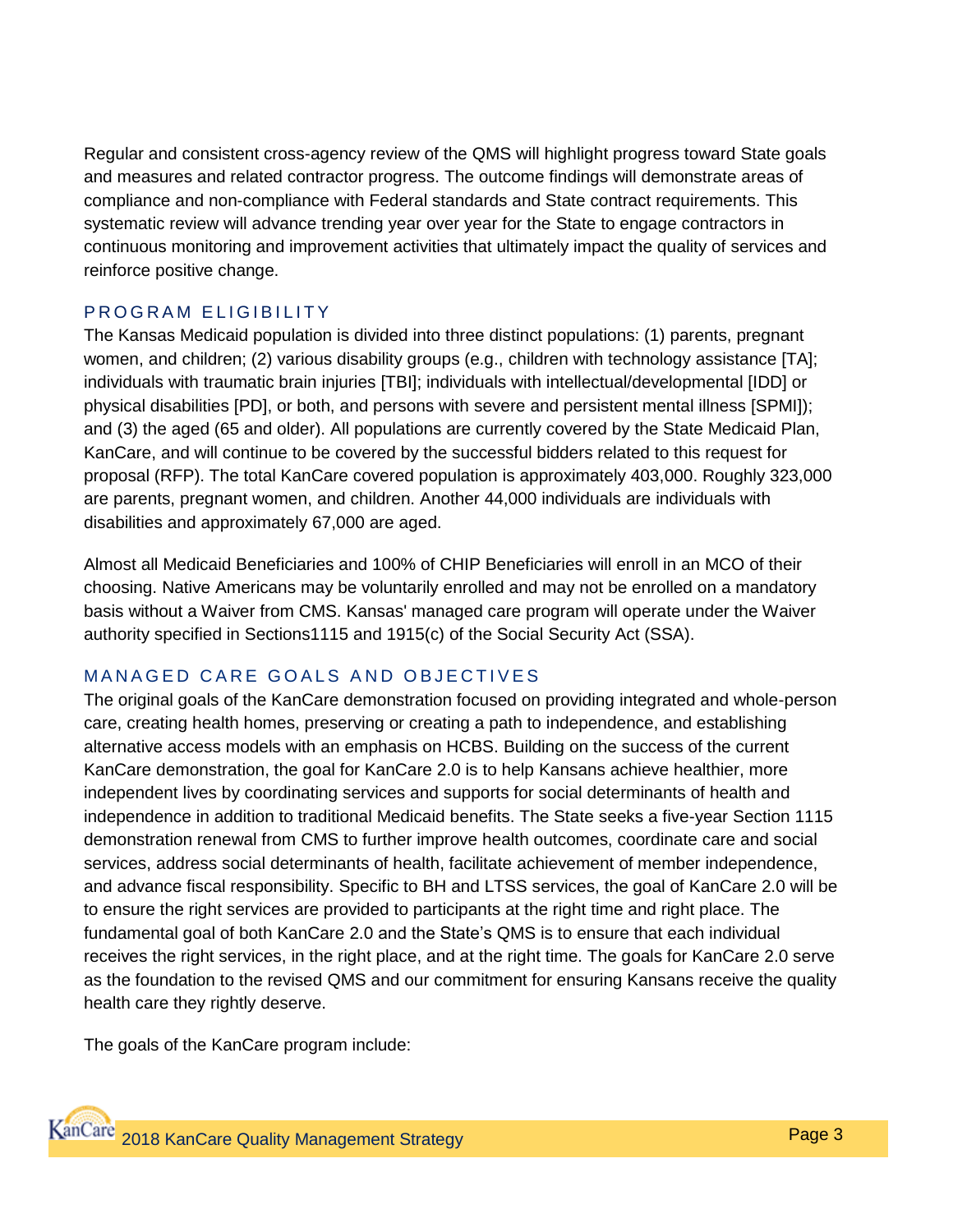- **Provide integration and coordination of care** across the whole spectrum of health to include PH, BH (mental health and substance use disorders), and LTSS;
- **Improve the quality of care** Kansas Medicaid beneficiaries receive through integrated care coordination and financial incentives paid for performance (quality and outcomes);
- **Control Medicaid costs** by emphasizing health, wellness, prevention and early detection, as well as integration and coordination of care; and
- **Establish long-lasting reforms** that sustain the improvements in quality of health and wellness for Kansas Medicaid beneficiaries and provide a model for other states for Medicaid payment and delivery system reforms.

The QMS also supports the missions of KDHE, KDADS, and the Kansas Department of Children and Families (DCF) as one of our State partners, to provide quality care to the KanCare population:

- "*To protect and improve the health and environment of all Kansans.*" KDHE
- "*To improve the quality of life and to empower Kansas older adults, persons with behavioral health challenges, and persons with disabilities to make informed choices and live as independently as possible."* – KDADS
- "*To protect children, promote healthy families, and encourage personal responsibility*." DCF

The goals of the KanCare program, along with the missions of KDHE, KDADS, and DCF, serve as the foundation and unifying vision for the KanCare QMS. The KanCare QMS builds upon these goals and missions to further strengthen the program and serve as a beacon for change and improvements to the program.

The KanCare QMS acts as a roadmap outlining the PM and PI strategies to maximize health outcomes and the quality of life for all members to achieve the highest level of dignity, independence, and choice through the delivery of holistic person-centered and coordinated care and promote employment and independent living supports.

The goals of the KanCare QMS are to: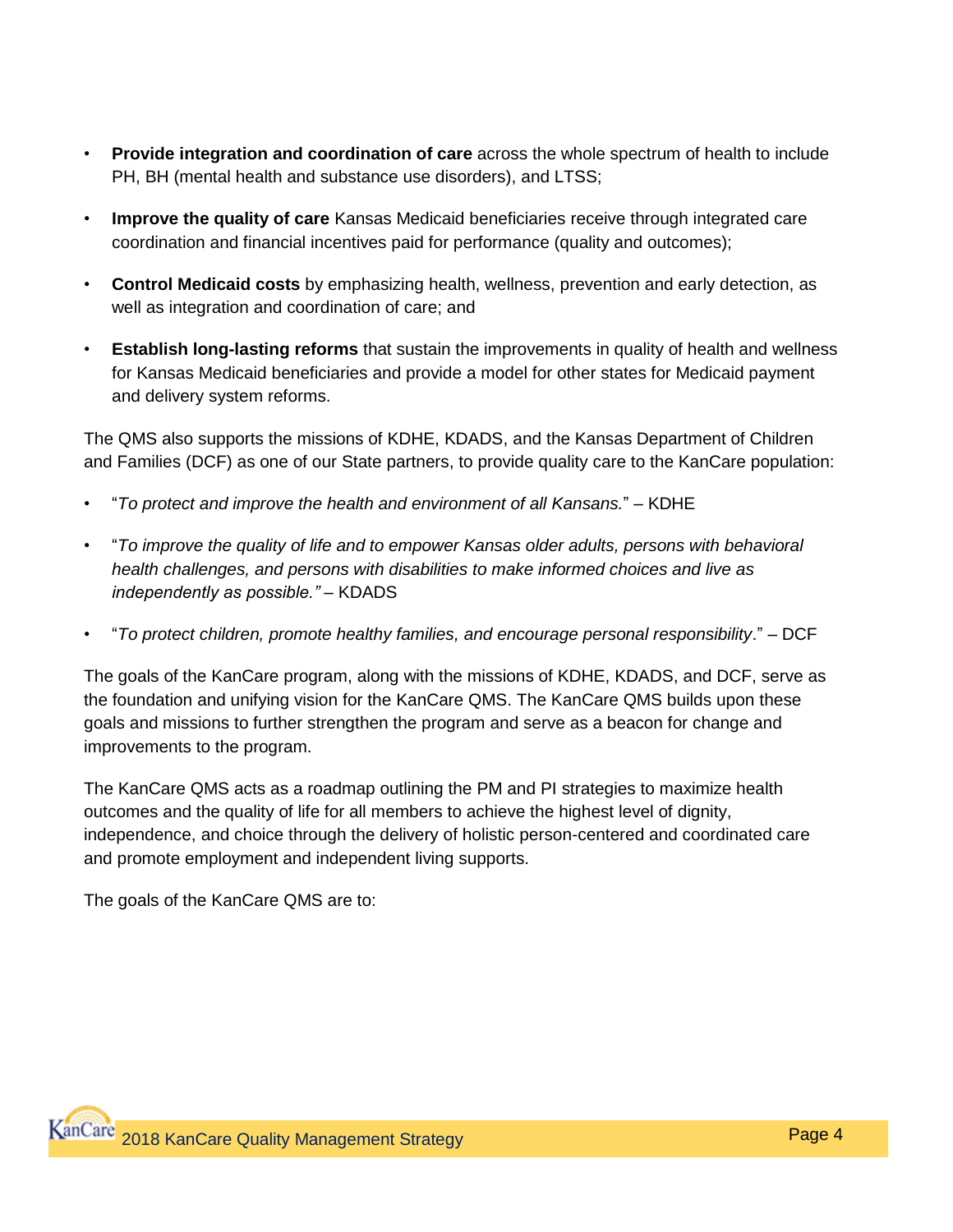

## DE VELOPMENT & REVIEW OF QMS

The State has a multi-faceted approach in the development and review of the KanCare QMS by working collaboratively with various state agencies that have a stake in improving the quality of care for Kansans beyond KDHE and KDADS, including DCF, Department of Corrections Juvenile, the LTC Ombudsman, the KanCare Ombudsman, and the State's Health Benefits Manager, DXC. In addition, the State reaches out to our partners in the delivery of health care, including the MCOs, provider community, members and their families/caretakers, and advocacy organizations for input on the QMS, as well as ongoing program improvements. The State engages in a collaborative stakeholder process for the 1115 demonstration waiver including a KanCare Advisory Committee and the future Quality Improvement Initiatives Task Force (QII-TF) that will be leveraged to obtain stakeholder input into the QMS.

### *Development of the KanCare QMS*

The revised KanCare QMS grew out of the State's desire to modernize its QMS to mirror the changes and evolution of the KanCare program since it first started in January 2013. In November 2017, an RFP for the KanCare 2.0 program was issued with the goal to improve integration and coordination of care, improve the quality of care, control Medicaid costs, and establish long-lasting reforms that sustain the improvements in quality of health and wellness for Kansas Medicaid beneficiaries. With these goals serving as the foundation to KanCare 2.0, KDHE and KDADS utilized these goals and built upon them to develop the revised KanCare QMS goals as indicated above. The State will seek input on the development of PM used to measure health plan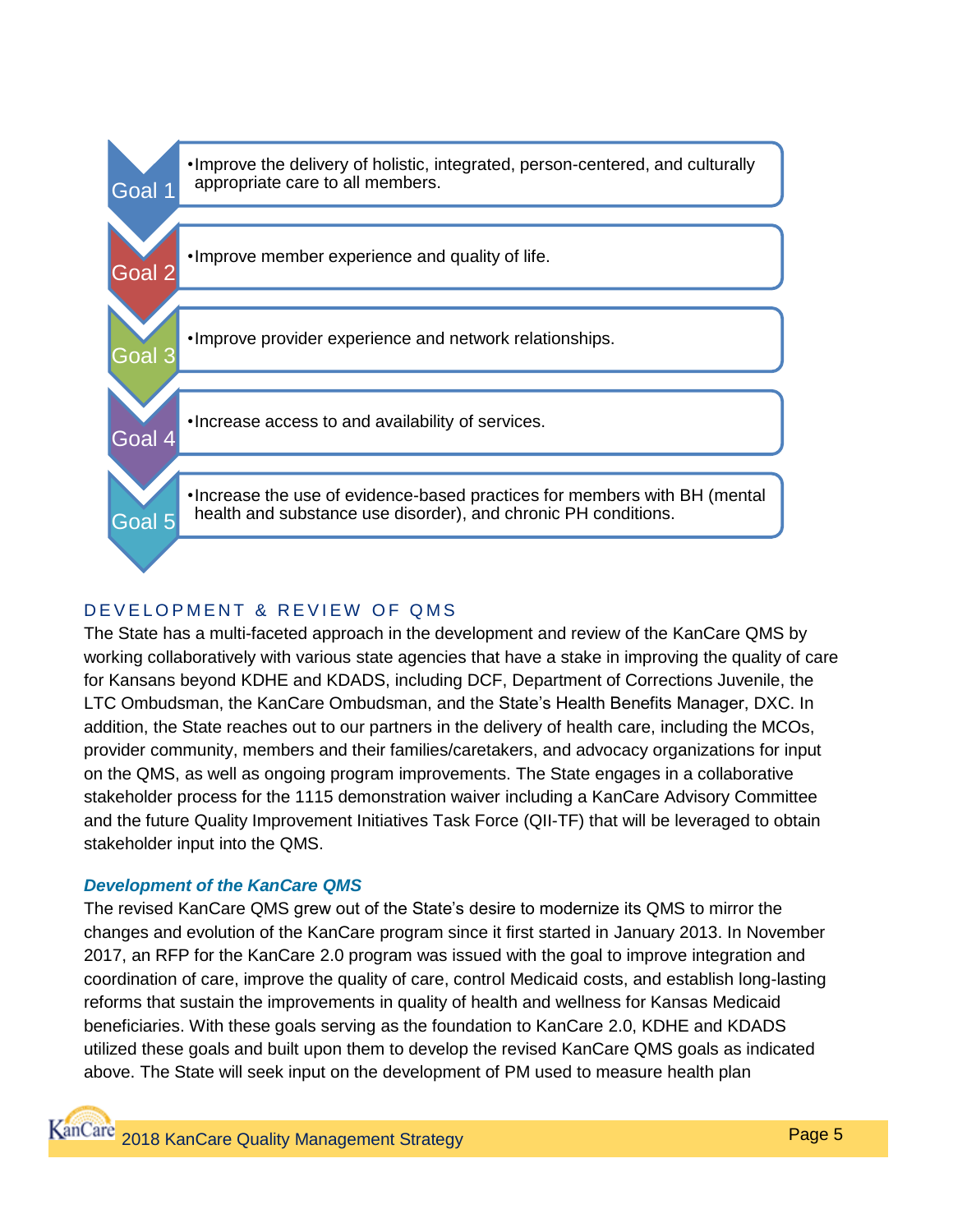performance from our key partner, the MCOs, as well as, integrate national best practices for performance measurement in the implementation of the QMS.

#### *Review, Dissemination, and Evaluation of the KanCare QMS*

KDHE and KDADS continue to evaluate the effectiveness of the QMS as part of their ongoing monitoring efforts and oversight of the MCOs. CMS requires the QMS be reviewed and updated no less than once every three years per 42 CFR 438.340(c)(2). The State will achieve this ongoing review and evaluation through several mechanisms including its External Quality Review Organization (EQRO) and its Quality Management Integrated Model. The State will also submit a revised QMS at any point there is a significant change as a result of our ongoing review and evaluation<sup>1</sup>. A significant change will encompass major program changes (i.e., new services, new populations) or a change in any of the program goals. The public input process described in further detail below will be utilized for any resubmission of the QMS to CMS.

The State, along with its EQRO, evaluates the effectiveness of the QMS as part of the annual external quality review (EQR) evaluation and state compliance audits. The strengths, opportunities, and progress towards goals are documented in the Annual EQRO Technical report as required by CMS. The technical report will provide details of each MCO's compliance with federal regulations governing the quality, access and timeliness of care, results of performance improvement projects (PIPs) and PMs, as well as compliance with State contract standards. The results of these activities, along with input from the MCOs, KanCare recipients, families, the provider community and other stakeholders, will be used to identify any necessary changes or updates to the QMS.

In addition to input from MCOs and the evaluation by the EQRO, the State will continue to seek participant and family/guardian, stakeholder, and public input into the review and evaluation of the QMS on an ongoing basis. This is achieved through the KanCare Medical Care Advisory Committee (MCAC), the KanCare LTSS Advisory Committee, as well as member and provider satisfaction surveys, member grievances and appeals, and public forums for the KanCare program. The QMS is also posted for a 30-day period to receive public input that will then be incorporated into the QMS and evaluated by the QII-TF, which is explained further below.

#### *Quality Management Integrated Model*

To support the revised QMS goals and support the dynamic process of continuous QI, including the review and evaluation of the KanCare QMS, the State has established the Quality Management Integrated Model. The Quality Management Integrated Model identifies the key participants in the ongoing review and evaluation of the KanCare QMS. The core of the integrated model consists of the KanCare quality committees whose objectives are to: (1) solicit external (member and provider) feedback about the KanCare program; (2) address QI activities; (3) demonstrate the structure of how KDHE and KDADS come together to address QI; and (4) drive QI activities.

 $\overline{a}$ 

 $1$  Required per 42 CFR 438.340(c)(3)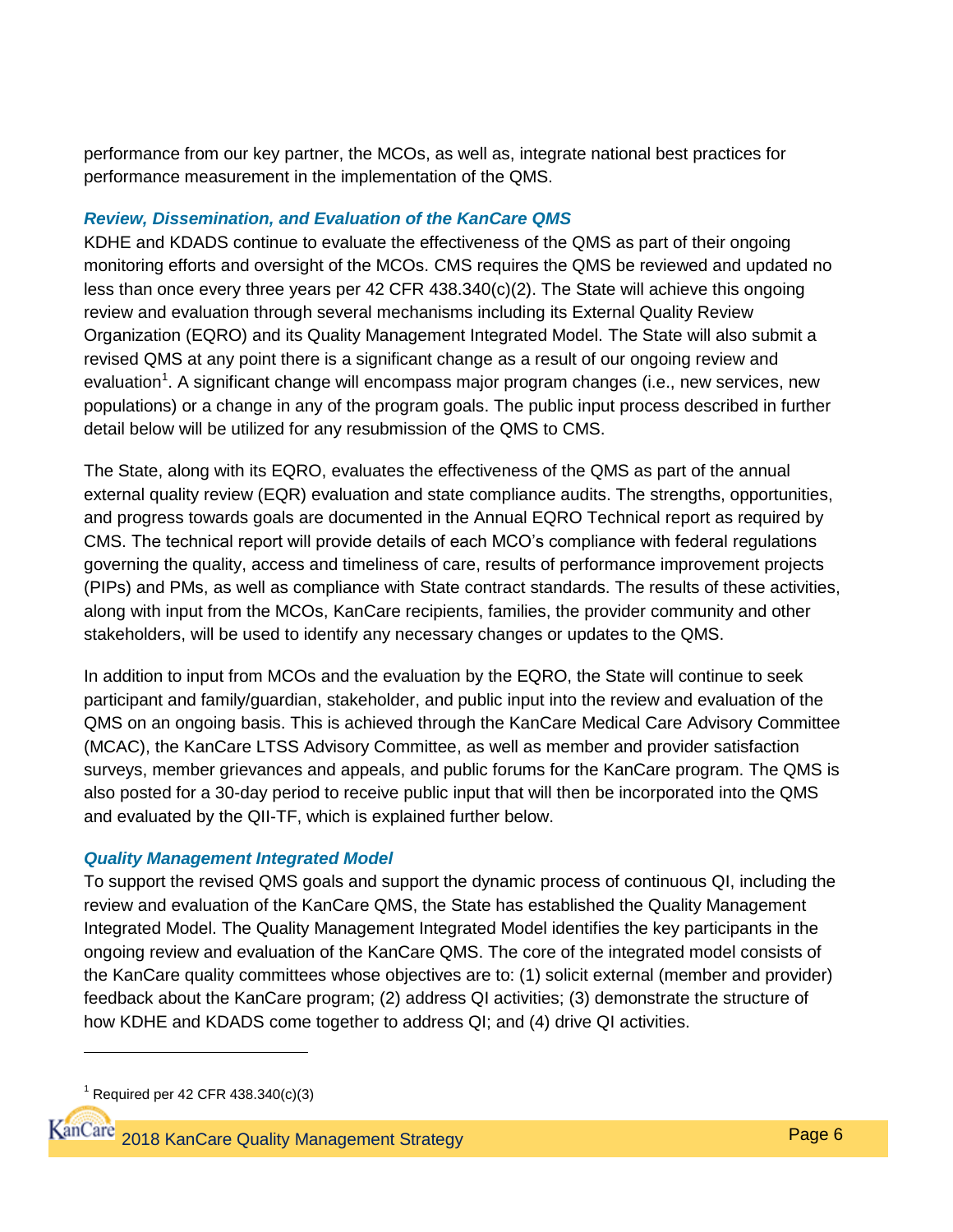Obtaining and responding to stakeholder input is a key feature of the Quality Management Integrated Model. The State provides multiple forums through which stakeholder engagement and input is achieved. These forums include KDHE and KDADs stakeholder meetings as well as the KanCare Advisory Council. In addition to these forums, and as a component of the Quality Management Integrated Model, the State will utilize its KanCare MCAC and its LTSS Advisory Committee as a key source of stakeholder input into the KanCare QMS on an ongoing basis. The MCAC will meet quarterly to discuss a myriad of issues related to KanCare, with one being the implementation of the QMS. The MCAC, facilitated by KDHE and KDADS, will be an opportunity for KanCare stakeholders to provide feedback and input on the QMS and submit recommendations that will be reviewed and considered by the KanCare Steering Committee. The LTSS Advisory Committee, facilitated by KDADS with participation from KDHE, will also be an opportunity for the KanCare LTSS stakeholders to provide specific feedback and input with a special LTSS focus on the QMS. The LTSS Advisory Committee will also submit recommendations for consideration by the KanCare Steering Committee. The MCAC and LTSS Advisory Committee will be new forums under the KanCare 2.0 program with a kickoff in early 2019. In addition, the State will seek input from our Tribal Organizations as outlined in our Tribal Consultation Policy in the review and evaluation of the KanCare QMS.

The KanCare Leadership Team, as the entity ultimately responsible for the overall KanCare program including quality, includes the Secretaries of KDHE and KDADS, the State Medicaid Director, the KDADS Commissioners for Operations, Community Services and Programs, Aging, and Behavioral Health, and other key management staff who provide overall leadership to the KanCare program. The Leadership Team's role is to support the KanCare QMS and the Quality Management Integrated Model structure. Summarized stakeholder input, recommendations from the State's monitoring and oversight activities, as well as results and recommendations of the State's continuous QI efforts will be presented.

The KanCare Steering Committee is led by program managers from both KDHE and KDADS who have the operational responsibility for the KanCare day-to-day monitoring and oversight program including reporting out specific agency reviews and audit findings. The Steering Committee reports to the Leadership Committee with the intent of keeping them apprised of the progress towards achieving the goals of the KanCare QMS, as well as results of oversight activities from the other KanCare program areas. The Steering Committee works closely with the KanCare Quality Improvement Committee (QIC), a new entity within the State, to ensure the goals and objectives of the KanCare program and the State's QMS are being met. The QIC is an internal state workgroup, comprised of representation from both KDHE and KDADS, collaboratively working to assess the State's progress towards achievement of the QMS goals and objectives and, by extension, the broader goals of the KanCare program. When necessary and appropriate, the QIC may recommend or implement appropriate actions consistent with the objectives of continuous QI principles. The QIC also collaboratively reviews overall quality related to KanCare policies to ensure alignment with the QMS.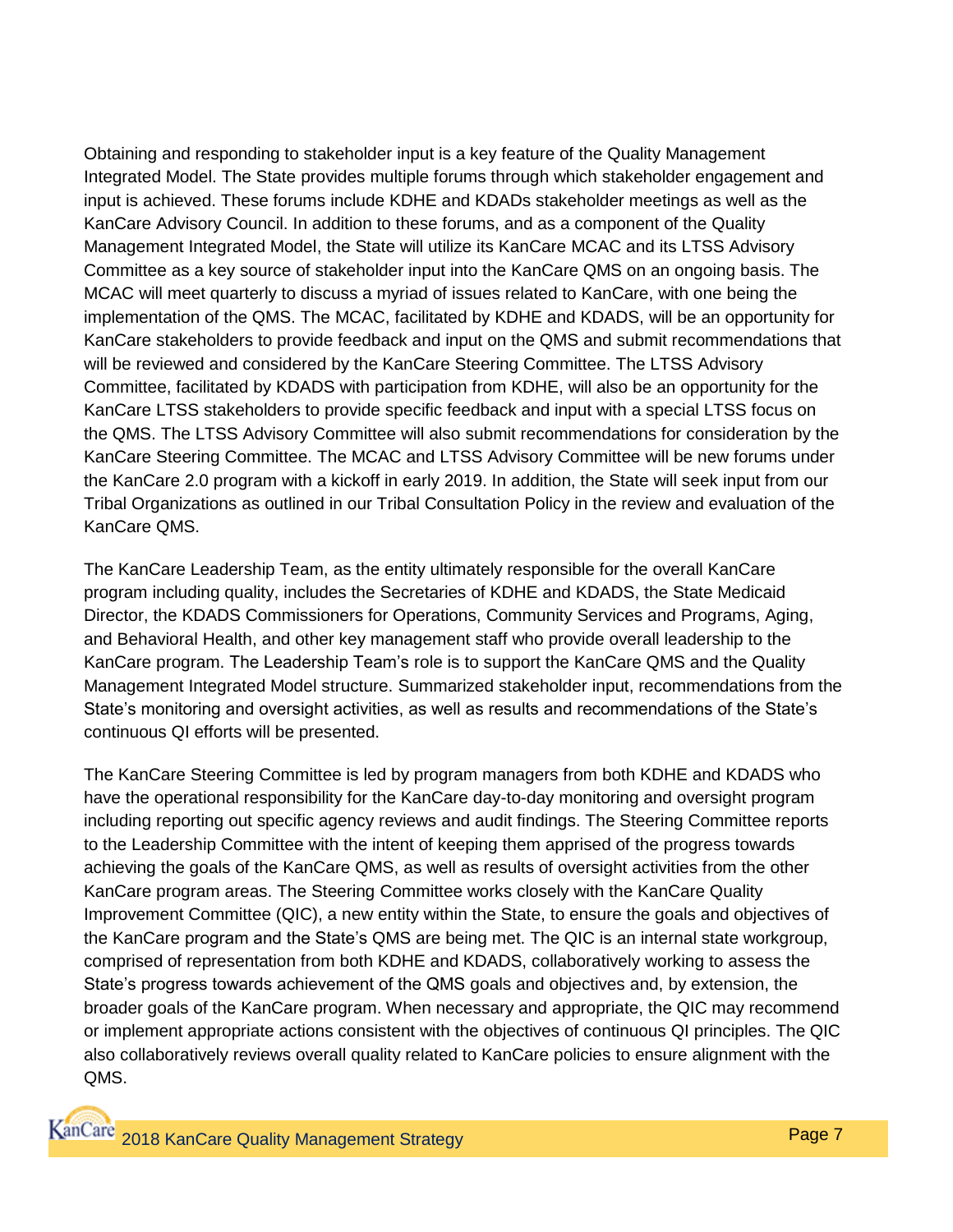Kansas is proposing, with its revised QMS, to establish a QII-TF. The QII-TF will be an integral step toward supporting the integration, development, and implementation of the KanCare QMS. Leadership for the QII-TF will be provided by KDHE and KDADS with membership from key partners including DCF, Managed Care and Long-Term Care (LTC), Managed Care Ombudsman, DXC, and the KanCare contracted MCOs. Each organization or governmental entity represented on the QII-TF has their own quality framework that is accountable for conducting quality management and PI activities. QII-TF representatives link these QI activities to a unifying point. The QII-TF is the central forum for communication and collaboration and provides the opportunity to develop systematic and integrated approaches to achieve QI goals. Results of these activities will be documented in QII-TF meeting minutes and communicated to the larger stakeholder forums including the MCAC and the KanCare LTSS Advisory Committee. The MCAC and KanCare LTSS Advisory Committee review QMS activities and provide feedback and support for quality-related issues. These ongoing communications create a continuous feedback loop that impacts quality of care improvements for KanCare members. The task force will come together on a quarterly basis to identify issues and make recommendations to improve QI activities that impact the achievement of the KanCare 2.0 program goals in general and the KanCare QMS specifically.

| <b>QUALITY MANAGEMENT INTEGRATED MODEL</b> |                                                                                             |                                                                                                                                                                                                            |
|--------------------------------------------|---------------------------------------------------------------------------------------------|------------------------------------------------------------------------------------------------------------------------------------------------------------------------------------------------------------|
| <b>Entities</b>                            | <b>Membership</b>                                                                           | <b>Roles and Responsibilities</b>                                                                                                                                                                          |
| KanCare MCAC                               | <b>KDHE</b><br>$\bullet$<br><b>KDADS</b><br>$\bullet$<br><b>Stakeholders</b><br>$\bullet$   | Forum for input from key stakeholders to review<br>$\bullet$<br>QMS, review quality outcomes, and receive input<br>into the quality efforts                                                                |
| KanCare LTSS<br><b>Advisory Committee</b>  | <b>KDHE</b><br><b>KDADS</b><br>$\bullet$<br><b>LTSS</b><br>$\bullet$<br><b>Stakeholders</b> | Multiple forums for input from key LTSS<br>$\bullet$<br>stakeholders to receive feedback on the design,<br>implementation, and oversight of LTSS efforts<br>(including quality)                            |
| KanCare Senior<br>Leadership               | <b>KDHE</b><br><b>KDADS</b><br>$\bullet$                                                    | Overall leadership of the KanCare program<br>$\bullet$<br>including supporting the KanCare QMS and Quality<br>Management Integrated Model                                                                  |
| KanCare Steering<br>Committee              | KDHE<br>$\bullet$<br><b>KDADS</b><br>$\bullet$                                              | Day to day operational issues<br>$\bullet$<br>Plan/arrange joint MCO meetings<br>$\bullet$<br>Report out of specific agency reviews/audit findings<br>$\bullet$<br>Corrective action planning<br>$\bullet$ |

The following table illustrates the KanCare Quality Management Integrated Model that supports the goals, objectives, and implementation activities of the KanCare QMS.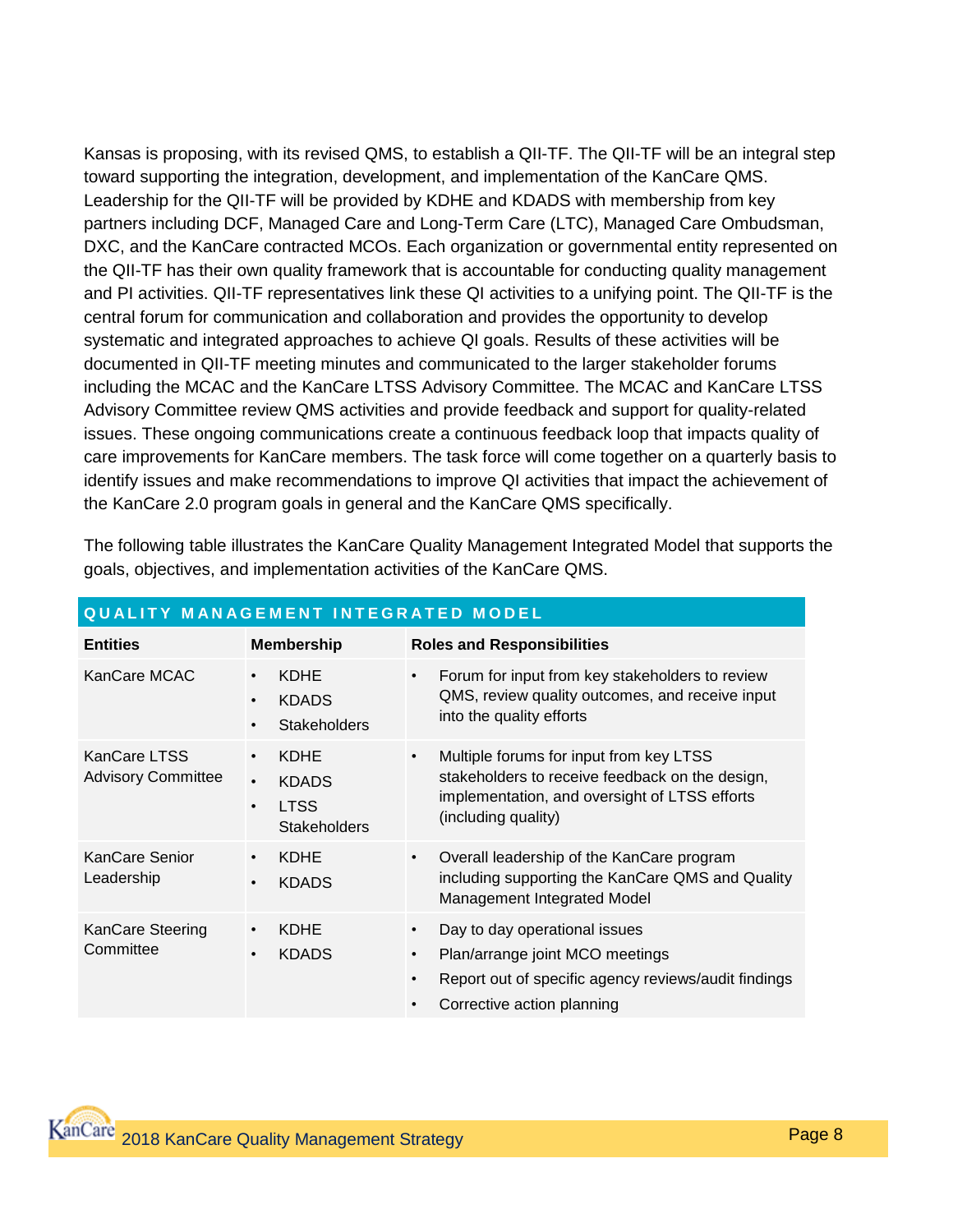| <b>QUALITY MANAGEMENT INTEGRATED MODEL</b> |                                                                                                                                                                                                                                                |                                                                                                                                                                                                                                                                                                                                           |  |
|--------------------------------------------|------------------------------------------------------------------------------------------------------------------------------------------------------------------------------------------------------------------------------------------------|-------------------------------------------------------------------------------------------------------------------------------------------------------------------------------------------------------------------------------------------------------------------------------------------------------------------------------------------|--|
| <b>Entities</b>                            | <b>Membership</b>                                                                                                                                                                                                                              | <b>Roles and Responsibilities</b>                                                                                                                                                                                                                                                                                                         |  |
| KanCare QIC                                | <b>KDHE</b><br><b>KDADS</b><br>$\bullet$                                                                                                                                                                                                       | Collaborative review of goals and objectives of QMS<br>$\bullet$<br>to determine if being met or not met and adjust as<br>needed<br>Collaborative review of overall quality related<br>$\bullet$<br>policies to ensure alignment with QMS<br>Review reports and findings from ongoing<br>$\bullet$<br>monitoring and oversight activities |  |
| QII-TF                                     | <b>KDHE</b><br>$\bullet$<br><b>KDADS</b><br>$\bullet$<br><b>DCF</b><br>$\bullet$<br><b>LTC</b><br>$\bullet$<br>Ombudsman<br><b>Managed Care</b><br>$\bullet$<br>Ombudsman<br>DXC (HBM)<br>$\bullet$<br><b>MCOs</b><br>$\bullet$<br><b>EQRO</b> | Supports the development, implementation, and<br>$\bullet$<br>integration of the KanCare QMS<br>Identification and implementation of QI strategies<br>٠<br>Provides support and feedback to waiver programs<br>٠<br>Provides feedback on quality measurements and<br>٠<br>best practices<br>Reports to QIC<br>٠                           |  |

## **Q U A L I T Y M A N A G E M E N T I N T E G R A T E D M O D E L**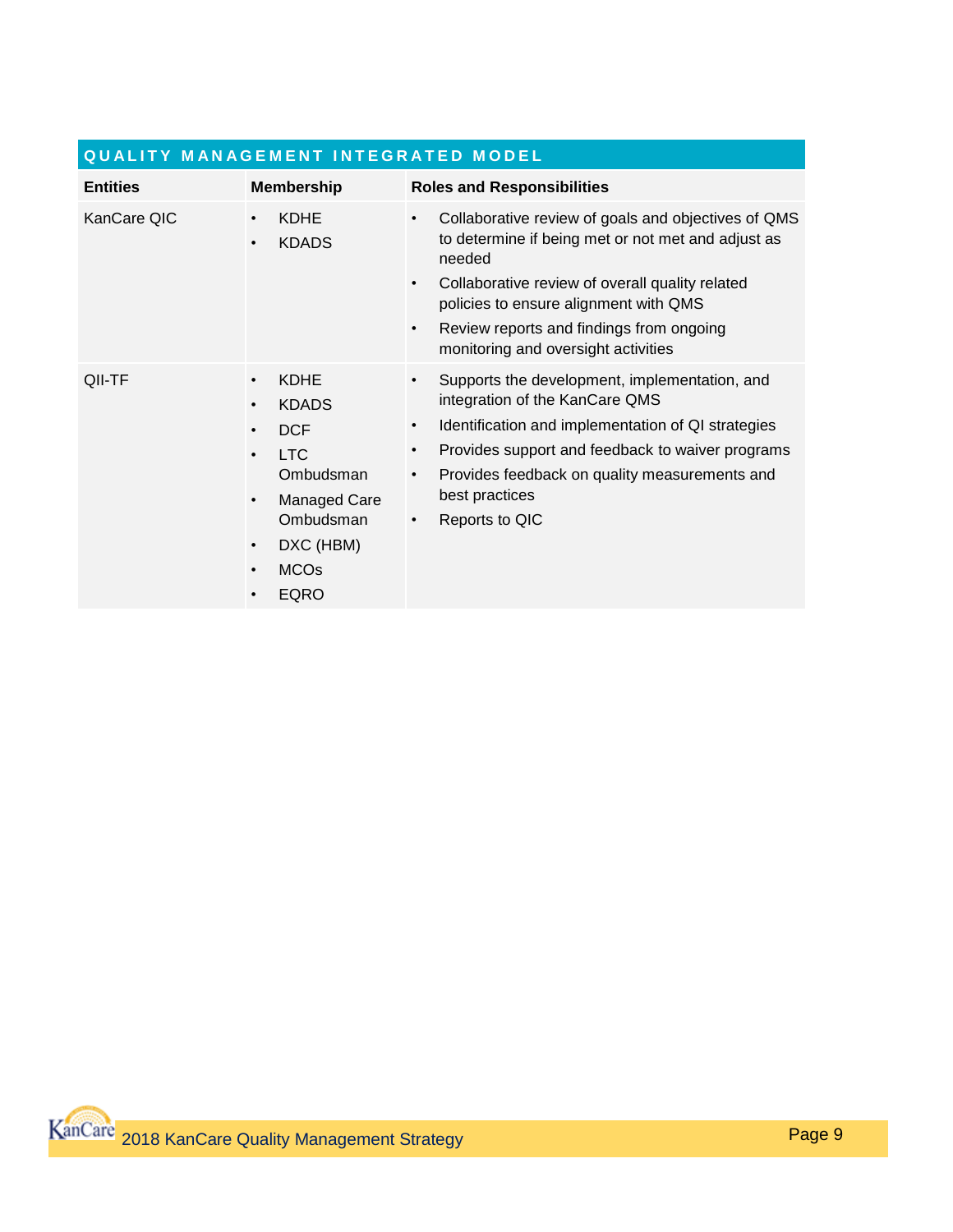The 2018 KanCare QMS was posted on May 22, 2018 on the KanCare website<sup>2</sup> and shared with the State's Tribal Organizations for a 30-day public comment period ending June 22, 2018. The State received comments on the draft QMS — from several interested stakeholders — that focused on the importance stakeholder engagement in the QMS development and implementation process; primarily ensuring "stakeholders" are clearly defined, developing a stronger communication strategy and clarifying the role of the QMS versus the role of monitoring and oversight of the KanCare program. Comments also requested more detail in the QMS, such as explicit performance metrics.

The State appreciates the feedback received and will work with the stakeholder community to support the development of the QMS. The State will develop a communication strategy and plan for the QMS. The State continues to work on the implementation of the QMS and additional details of that process will be shared later this year. In addition, the State added language to explain the QMS's role in continuous QI for the managed care program and complementary oversight and monitoring activities conducted by the State. Final performance metrics will be appended to the QMS.

KDHE and KDADS remain committed to holding additional forums with stakeholders to discuss the revised QMS. A similar process will be followed for any substantial revisions to the QMS moving forward.

In addition to the ongoing review and evaluation of the QMS, the State will evaluate the effectiveness of the previous QMS when an official resubmission of the QMS takes place<sup>3</sup>. This is required no less than once every three years. The evaluation of the effectiveness of the previous QMS will be posted on the KanCare website after the evaluation is complete and submitted to CMS, in early July 2018.

<sup>&</sup>lt;sup>2</sup> KanCare Website:<http://www.kancare.ks.gov/>

 $3$  Required per 42 CFR 438.340(c)(1)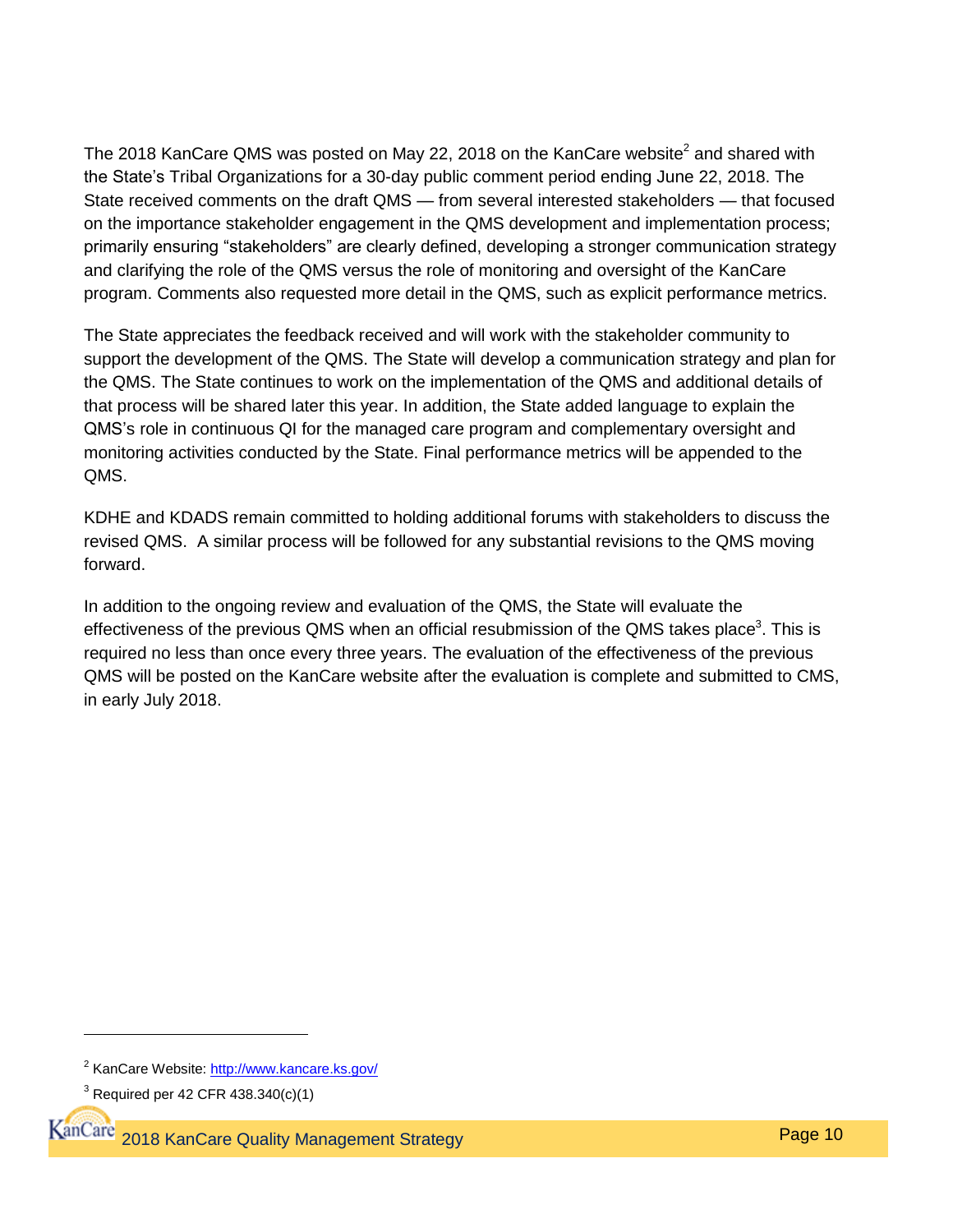## Establishing Standards, Guidelines, and Definitions

### SPECIAL HEALTH CARE NEEDS AND LTSS

KanCare utilizes its Service Coordination requirements to assist individuals who need LTSS or who have special health care needs. This includes populations who meet the following definition:

- Individuals enrolled on a 1915(c) Waiver or on a Waiver waiting list.
- Youth (birth up through age 21) with intensive BH needs.
- Youth who are in an out-of-home placement through the foster care system.
- Individuals who are institutionalized in a nursing facility, intermediate care facilities for individuals with developmental disabilities or hospital, psychiatric residential treatment facility, psychiatric hospital, or other institution.
- Adults with BH needs.
- Individuals with chronic and/or complex physical and/or mental health conditions.
- Individuals participating in the Work Opportunities Reward Kansans (WORK) program or Other Employment Programs.
- Other individuals who may benefit from Service Coordination including those who are identified as having a need relating to Social Determinants of Health and Independence, such as housing instability, food insecurity, and unemployment/under employment.

Since KanCare's inception, a continuous QI process has been in place and has been refined over time. Through this evolution KanCare has developed a more modernized framework for Service Coordination that encourages the use of innovative techniques for member outreach and engagement, requires a mix of telephonic and face-to-face assessments (depending on risk stratification and HCBS waiver requirements), and ensures an ongoing process to facilitate engagement of hard to reach members. The contracted MCOs are required to utilize state-specified screening and/or assessment tools and can supplement those tools with other evidence-based screening and assessment activities. Health Screenings, Health Risk Assessments (HRAs), and Needs Assessments must address the physical, behavioral, and functional needs of the member, as well as assist in identifying barriers to improved care outcomes including those related to Social Determinants of Health and Independence.

Assessment of compliance with these requirements occurs in a variety of ways including the following examples: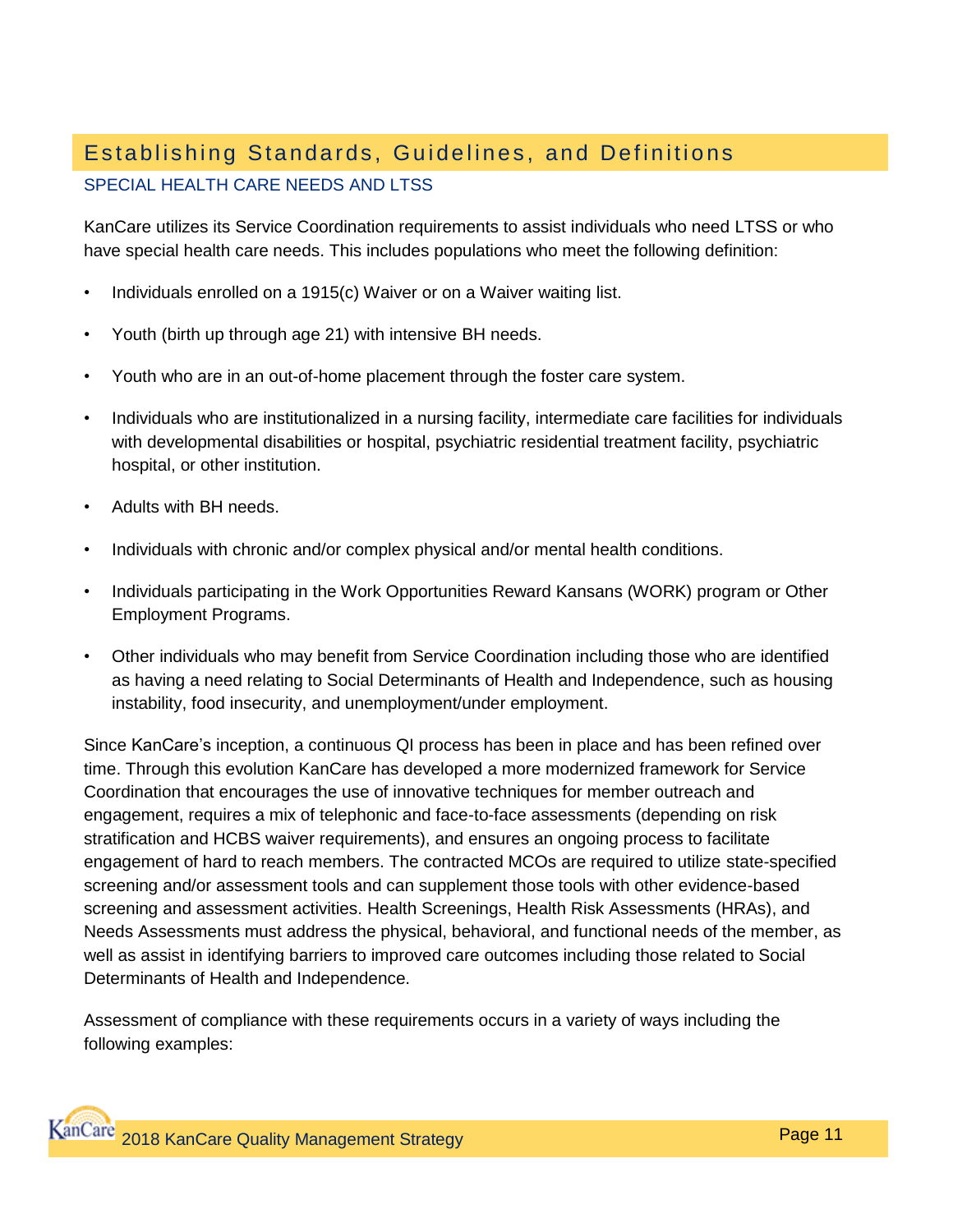- All MCOs are required to achieve National Committee for Quality Assurance (NCQA) accredited with LTSS Distinction within 24 months of starting operations. MCOs are required, by contract, to provide KDHE with the entire accreditation survey and associated results. They are also required to submit to KDHE their annual NCQA Accreditation update.
- All contracted MCOs are required to submit a full set of Healthcare Effectiveness Data and Information Set (HEDIS) and Medicaid Child Core Measure sets, as well as experience of care results (i.e.; Consumer Assessment of Healthcare Providers and Systems [CAHPS] [adult, child, and HCBS], National Outcomes Measures [NOMS], and National Core Indicator [NCI]/NCI- Aging and Disabilities [AD] data to KDHE annually. This information is also provided to the State's EQRO, for review and trending. The EQRO then prepares an annual report of findings for KDHE.
- The MCOs are contractually required to submit a variety of reports to various divisions within KDHE and KDADS. The reports include PIPs, HRAs, Early and Periodic Screening & Diagnosis Treatment (EPSDT), Community Transitions, Children and Youth with Special Health Care Needs, Service Plan Revisions, QI/utilization management (UM) descriptions, evaluations and work plans, provider satisfaction surveys, etc. These reports are reviewed throughout the year and an annual analysis is completed.
- Managed care quality oversight and LTSS staff conduct MCO audits related to compliance with the Federal Special Terms and Conditions for the KanCare program, including its seven home- and community-based 1915(c) waivers.
- Collaborative workgroups including KDHE and KDADS staff, its EQRO and all contracted MCOs are held periodically. These workgroups address issues related to QI, EPSDT outreach, Emergency Department (ED) diversion, integration of physical, behavioral, and functional needs and Social Determinants of Health and Independence, and other topics related to QI efforts.

## SOCIAL DETERMINANTS OF HEALTH AND HEALTH DISPARITIES

The KanCare QMS is designed to help Kansans achieve healthier, more independent lives by ensuring the provision of services and supports to help address Social Determinants of Health and Independence. Given that health disparities are rooted in the social, economic, and environmental circumstances in which people live, achieving health equity will require addressing these social and environmental determinants. This starts with being able to collect data about the population in order to focus on those populations experiencing the greatest disparities.

KDHE has taken steps to identify the age, race, ethnicity, sex, primary language, and disability statuses for each member at the time of enrollment. The Division of Health Care Finance (DHCF) within the KDHE formulates eligibility policy and manages the Eligibility Clearinghouse, where all KanCare eligibility determinations are made. The application includes questions about age, race, ethnicity, sex, primary language, and disability status and instructs the applicant that responses to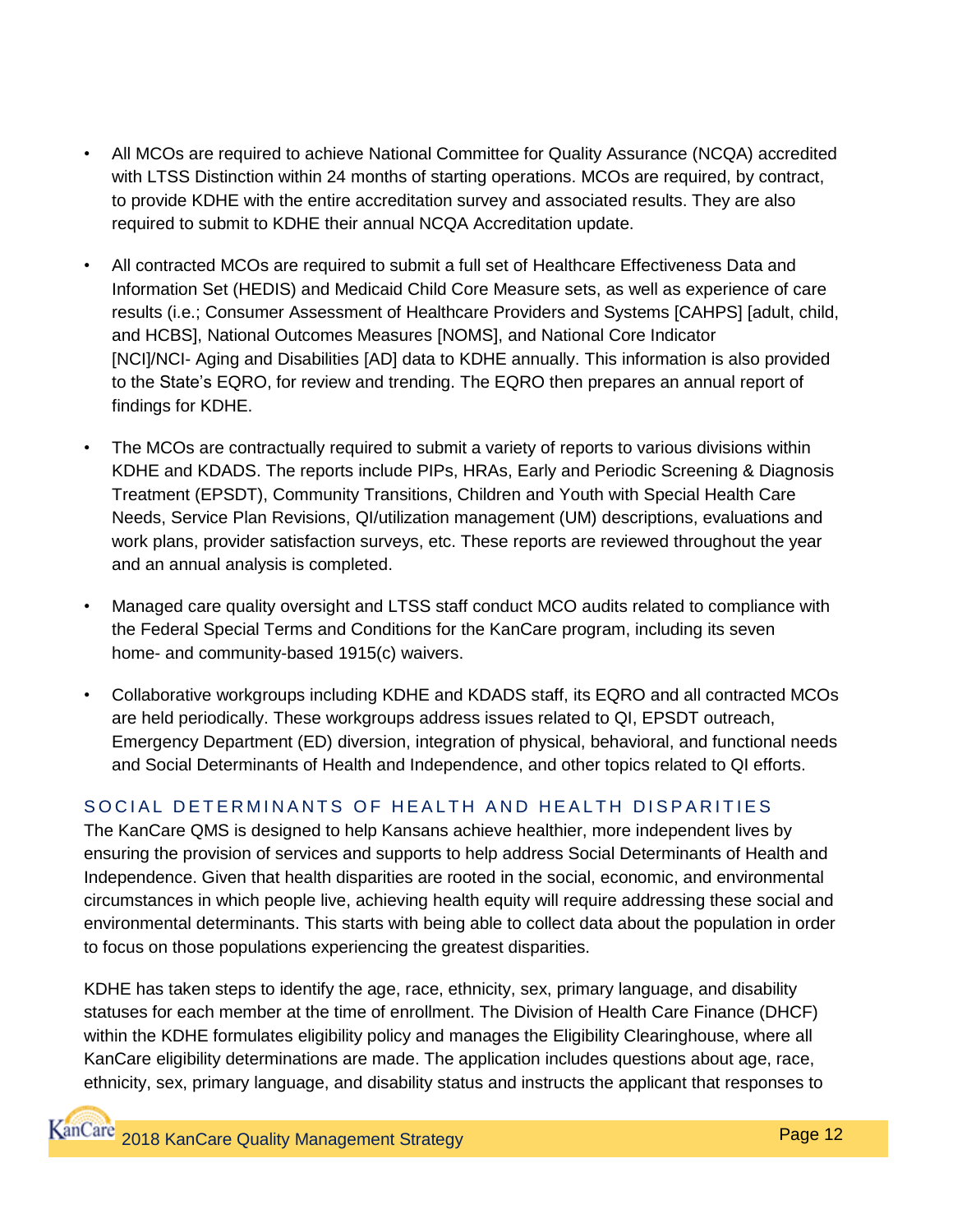the race and ethnicity questions are voluntary. Member eligibility files capture this information and transmit it to contracted MCOs on a daily and monthly basis via the 834 Eligibility and Enrollment file. MCOs are required to process this information and share it, as appropriate, with any delegated and/or subcontracted vendors.

The MCOs are contractually required to evaluate and be responsive to members' health literacy needs, including those with limited English proficiency (LEP) and diverse cultural and ethnic backgrounds, disabilities, regardless of gender, sexual orientation, or gender identity. Within 90 days of starting operations, and annually thereafter, each MCO must submit a Cultural Competency Plan that, at a minimum, describes how the MCO will ensure care is delivered in a culturally competent manner, addresses how this will be achieved in rural areas of the State via telehealth strategies, the role of Social Determinants of Health and Independence in improving and sustaining positive health outcomes, strategies to assess and respond to the health literacy needs of members, goals of the program, and training and education of MCO staff, its provider network and members. The plan must also include a description of how the MCO will evaluate and conduct regular assessments of the provider network to ensure services are provided in a culturally competent manner to diverse populations, including taking action and improving the Cultural Competency Plan to address any variances.

Contracted MCOs and their network providers and subcontractors that provide services to KanCare members participate in Kansas' efforts to deliver care in a culturally competent manner to all members. Additional information requirements specific to the Provider Directory include the capture of each provider's linguistic capabilities, as well as whether the provider has completed cultural competence training, and whether the provider's offices, exam rooms, and equipment accommodate individuals with physical disabilities, in accordance with the Americans with Disabilities Act.

## NATIONAL PERFORMANCE MEASURES

The State has identified clinical quality, access, and UM for the KanCare program using a mix of quantitative and qualitative measures. The State prefers to use nationally recognized measure sets whenever possible, including the NCQA's HEDIS and the Medicaid Adult and Child Core Measurement sets.

The State began using the CAHPS-HCBS Survey in 2018 to gather direct feedback from Medicaid beneficiaries receiving HCBS about their experiences and the quality of the LTSS they receive. In addition to the CAHPS-HCBS survey, the State also collects experience of care data through the NOMS, NCI, and NCI-AD and Mental Health survey. As performance measurement in home- and community-based programs continues to evolve, the State may revise HCBS-specific PMs in an effort to address improvements in the quality, access, and timeliness of services, support member engagement and achievement of goals, and drive continued re-balancing efforts.

The State recognizes that effective QI must be methodical, ongoing, and measureable. As the process for continuous QI has matured, both KDHE and KDADS have worked together to develop a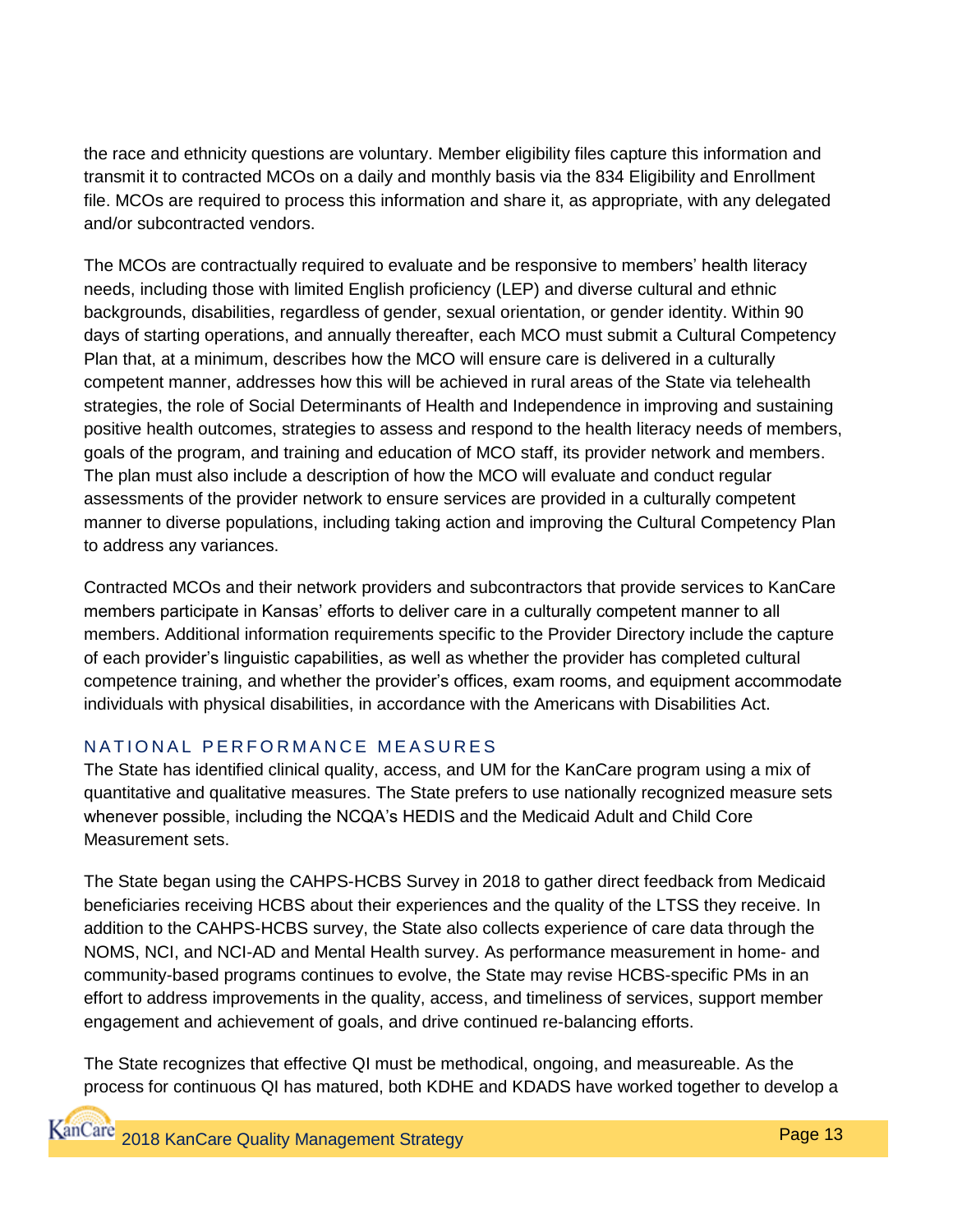QI framework that addresses the specific needs of the population served and takes into consideration the availability and reliability of the data used to calculate the measures. When selecting the different objectives under each goal, the State engaged S.M.A.R.T. goal setting methodology that ensures each objective is Specific, Measurable, Attainable, Realistic and Timely.

The subset of measures listed under each of the goals below are prioritized for continuous QI and selected based on identified areas of opportunity and designed to achieve favorable outcomes in health status and experience of care. Annually, the State will publish a report evaluating progress towards the following goals and the comparative achievement of each objective by MCO. Additionally, the State will post, at a minimum, CAHPS (Adult, Child, and HCBS) data and all CMS required Medicaid Adult and Child Core Measurement set for each MCO to the KanCare website. We will also work to harmonize these measures with those identified in the 1115 demonstration waiver as they become finalized during the waiver renewal process. The State believes improvements in member health, well-being, and satisfaction will help to drive improved costs and long-term sustainability of the KanCare program.

#### *Goal 1: Improve the delivery of holistic, integrated, person-centered, and culturally appropriate care to all members.*

- Objective 1.1: Ensure each MCO develops, submits for review, and annually revises its cultural competency plan.
- Objective 1.2: Ensure each MCO submits an annual evaluation of their cultural competency plan to KDHE. The MCOs must receive a 100 Met compliance score for all seven elements of the cultural competency plan outlined in the contract.
- Objective 1.3: Stratify data for PMs and utilization by race and ethnicity to determine where disparities exist. Continually identify, organize, and target interventions to reduce disparities and improve access to holistic and integrated services.
- Objective 1.4: Increase the rate of providers who have completed an approved course in delivery of cultural competency training.
- Objective 1.5: Increase selected CAHPS-HCBS composite scores.\*
- Objective 1.6 Increase selected NCI composite measures.
- Objective 1.7 Increase selected NCI-AD composite measures.

Objective 1.8 Increase selected NOMS composite measures.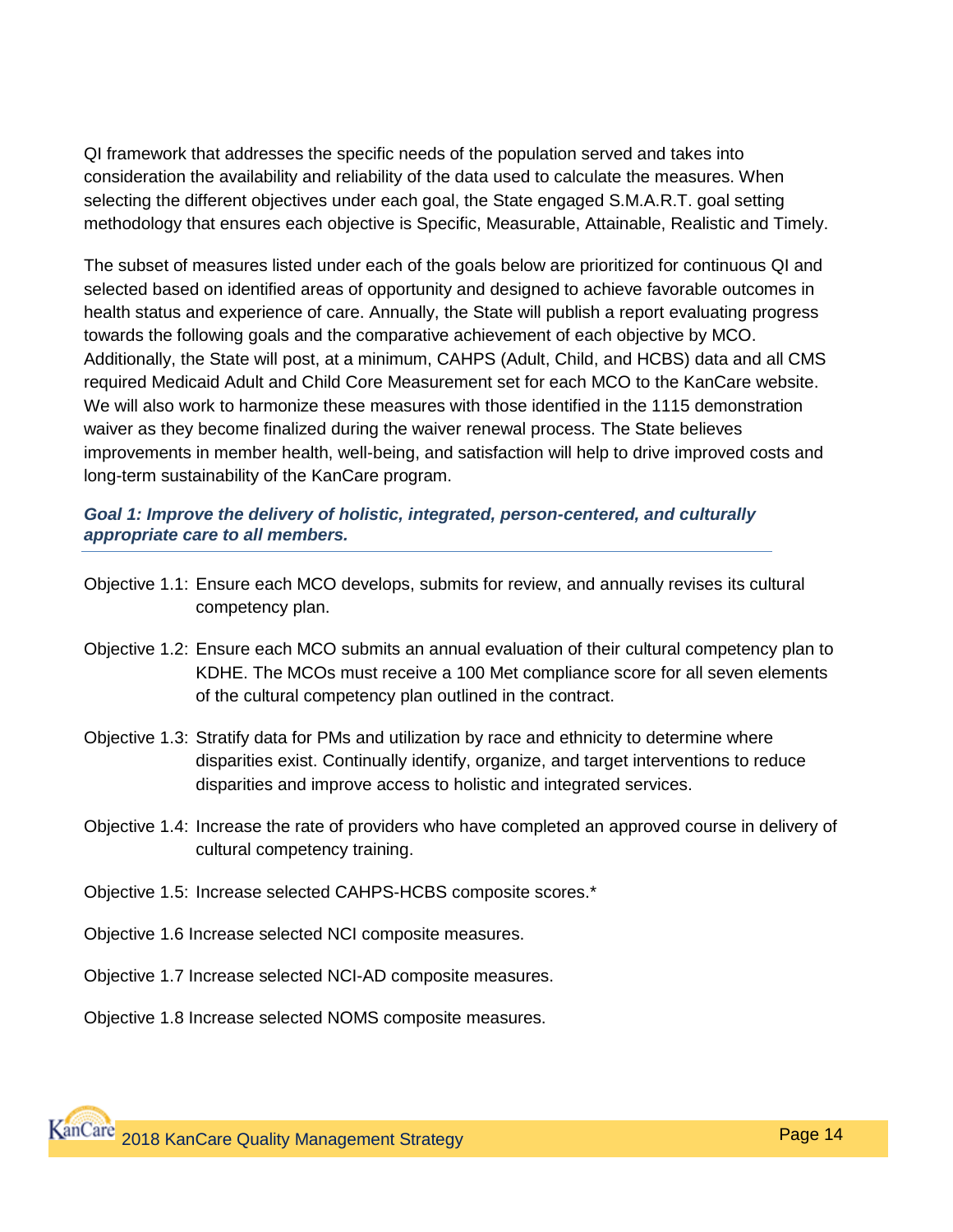#### *Goal 2: Improve member experience and quality of life.*

- Objective 2.1: Increase the response rate for all member-focused surveys to demonstrate statistical significance, and promote generalizability to the broader population.
- Objective 2.2: Increase composite measure scores for the CAHPS Adult and Child surveys.\*
- Objective 2.3: Increase quality of life survey results collected from the CAHPS-HCBS, NOMS, NCI, and NCI-AD surveys.
- Objective 2.4: Increase mental health survey results.

Objective 2.5: Trend critical Incident reporting per 1,000 members stratified by HCBS and Institutional.

Objective 2.6: Trend grievances per 1,000 members.

#### *Goal 3: Improve provider experience and network relationships.*

Objective 3.1: Increase results of provider satisfaction survey.

- Objective 3.2: Ensure each MCO submits an annual evaluation of their Provider Satisfaction Survey result to KDHE. Each evaluation must provide a work plan that includes a timeline, barrier analysis, and intervention(s) to address results.
- Objective 3.3: Decrease volume of unpaid claims greater than 90 days.
- Objective 3.4: Ensure each MCO develops, submits for review, and annually revises its Provider Network Development Plan, including how capacity issues in HCBS, Autism, and TA services have been addressed.
- Objective 3.5: Ensure each MCO submits its annual provider training.
- Objective 3.6: Ensure the Annual Provider Training plan and annual provider forum agenda is submitted to KDHE for review and approval. The MCOs must receive a 100 Met compliance score for all seven elements of the provider services requirements.
- Objective 3.7: Ensure KDADS state policy and other program training requirements are met.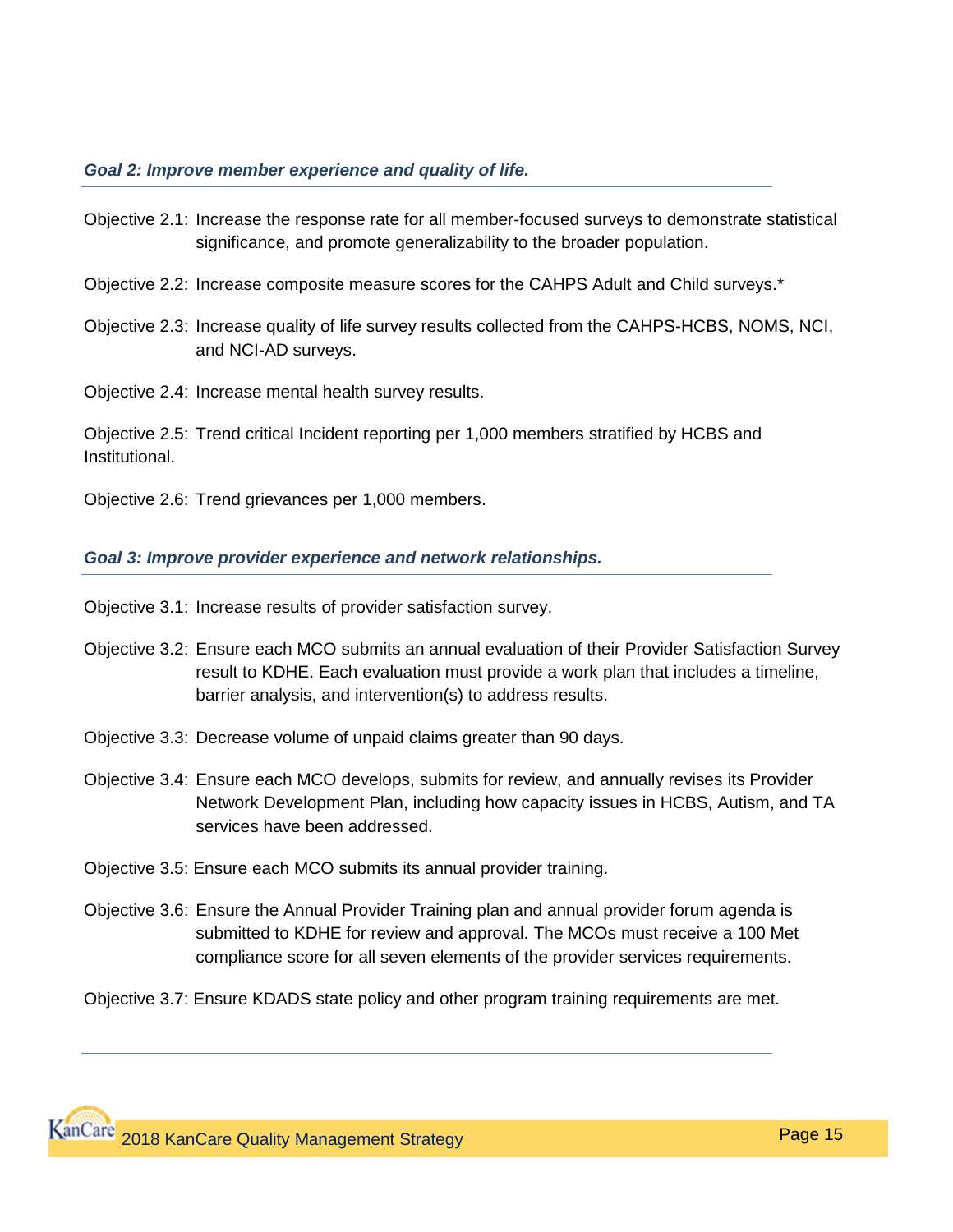#### *Goal 4: Increase access to and availability of services.*

Objective 4.1: Improve adult access to primary and preventive care services.\*

- Objective 4.2: Improve children and adolescents' access to primary care practitioners.\*
- Objective 4.3: Improve Identification of alcohol and other drug services.\*
- Objective 4.4: Improve mental health utilization.\*
- Objective 4.3: Ensure tracking of appeal (pre- and post-service) rate per 1,000 and tracking and trending of final disposition of appeal adjudication (i.e., overturned, upheld, overturned in-part, State Fair Hearing).
- Objective 4.4: Ensure each MCO develops, submits for review, and annually revises its Provider Network Development Plan, including strategies to proliferate telehealth usage.

*Goal 5: Increase the use of evidence-based practices for members with BH (mental health and substance use disorder), and chronic physical health conditions.*

- Objective 5.1: Increase follow-up care for children prescribed attention-deficit/hyperactivity (ADHD) medication—initiation phase.\*
- Objective 5.2: Increase follow-up care for children prescribed ADHD medication—continuation and maintenance phase.\*

Objective 5.3: Reduce use of multiple concurrent antipsychotics in children and adolescents.\*

Objective 5.4: Increase follow-up after hospitalization for mental illness—7 days.\*

Objective 5.5: Increase follow-up after hospitalization for mental illness—30 days.\*

- Objective 5.6: Increase rate of HbA1c testing for members with diabetes.\*
- Objective 5.7: Decrease rate of HbA1c poor control (>9.0%) for members with diabetes.\*
- Objective 5.8: Increase rate of HbA1c good control (<8.0%) for members with diabetes.\*
- Objective 5.9: Increase rate of eye exams performed for members with diabetes.\*
- Objective 5.10: Increase medical attention for nephropathy for members with diabetes.\*

Objective 5.11: Increase blood pressure control (<140/90 mm Hg) for members with diabetes.\*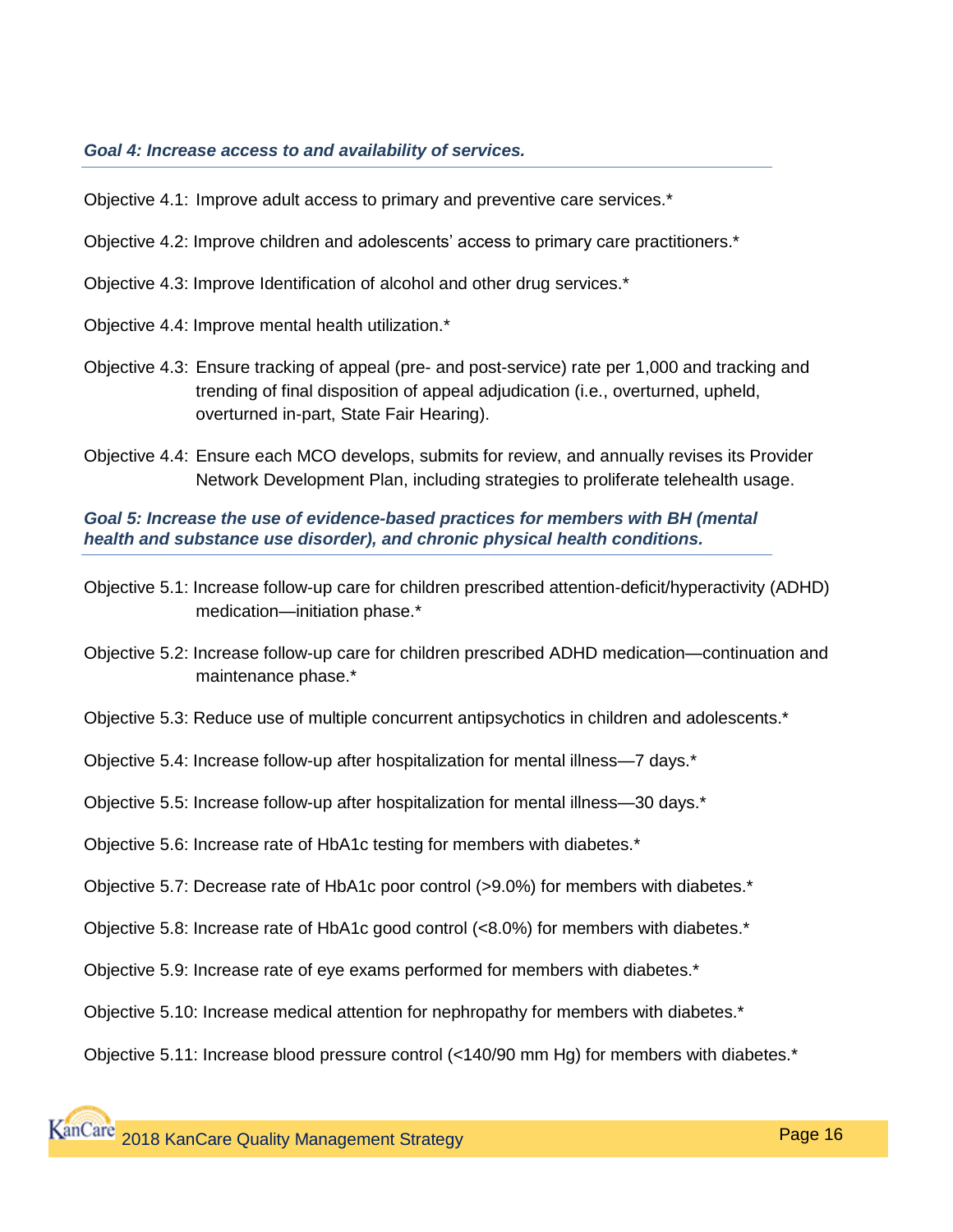Objective 5.12: Increase medication management for people with asthma—medication compliance 50%.\*

The \* next to an objective identifies a HEDIS measure. All MCOs are expected to achieve the National HEDIS 75th percentile (25th percentile for inverse measures) for all reported HEDIS data. To support the State's continuous QI process, MCOs should take action to improve all HEDIS measures that have achieved the 75th percentile with the goal of obtaining the 90th percentile (10th percentile for inverse measures). HEDIS measures falling below the 75th percentile (25th percentile for inverse measures) and for all other non-HEDIS quantitative measures the State has devised the following PM improvement strategy aimed at reducing, by 10%, the gap between the PM baseline rate and 100%. For example, if the baseline rate was 55%, the MCO would be expected to improve the rate by 4.5 percentage points to 59.5%. Each measure that shows improvement equal to or greater than the performance target is considered achieved.

## STRATEGY FOR MEETING GOALS AND OBJECTIVES

The methods employed by the State to achieve these goals include:

- Developing and maintaining collaborative strategies between KDHE and KDADS and other state agencies and external partners to improve health education and health outcomes, manage vulnerable and at-risk members, and improve access to services for all KanCare members.
- Working collaboratively with community resources and other system stakeholders to improve access to and quality of care and health outcomes of the populations served by KanCare.
- Using additional PMs, PIPs, EQR activities, contract compliance monitoring, and emerging practice activities to drive improvement in member health care outcomes.
- Strengthening evidence-based prevention, wellness, and health management initiatives to improve members' health status and achievement of the highest level of dignity, independence, and self-efficacy.
- Enhancing overall satisfaction with the KanCare program through activities aimed at improving both the member and provider experience.
- Improving the use of innovative strategies such as leveraging health information technology (HIT), telehealth (tele-medicine, tele-mentoring, and tele-monitoring) and value-based payment (VBP) mechanisms to drive systemic improvements.

Objective 5.13: Increase medication management for people with asthma—medication compliance 75%.\*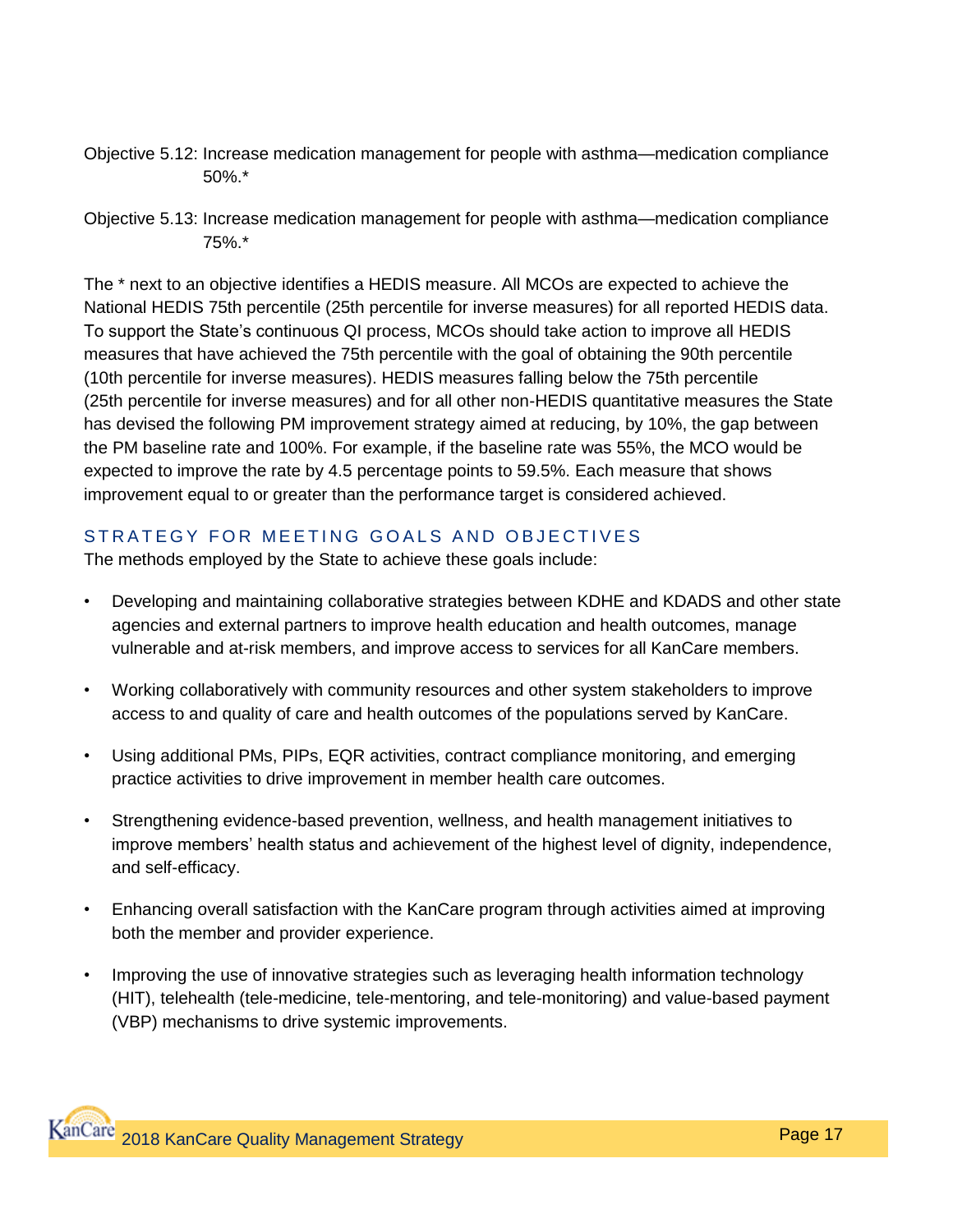## MONITORING AND COMPLIANCE

Both KDHE and KDADS have defined quality units within each of their respective organizations responsible for the day-to-day oversight and monitoring activities. KDAD's 1915(c) waiver quality monitoring is defined within the parameters of the individual waiver. Provider qualifications and waiver assurance metrics have been harmonized, to the extent possible, across each waiver to allow for consistency in review and evaluation of the data. MCOs are required to submit reports through the State's Report Administration Database. The database has been developed to capture the report owner at the State, track report submission dates/times, and allows for transmission of State approval and/or rejection of the report. The report database can also aggregate and report on trended information pertaining to timeliness and acceptance at the individual report level and in aggregate, across all reports, at the MCO level.

KDADS has implemented the Adverse Incident Reporting (AIR) database to capture critical incidents. This web-based application is used by providers and individuals to report adverse/critical incidents involving individuals receiving services from agencies licensed or funded by KDADS. The AIR and review process is designed to facilitate ongoing QI to ensure the health and safety of individuals receiving services by agencies licensed or funded by KDADS. It is intended to provide information to improve policies, procedures, and practices. The AIR reporting form is made available to providers and individuals via a link on the KDADS website at [www.kdads.ks.gov.](http://www.kdads.ks.gov/) On a quarterly basis the State, including KDHE and KDADS, and its EQRO, conduct meetings with the contracted MCOs. The intent of these meetings is to discuss PIPs on a collaborative level, focus on HEDIS and Adult/Child Core measure and activities and interventions to improve results, discuss P4P or other value-based incentive programs, and plan for upcoming reviews and surveys.

In an effort to diffuse quality throughout the KanCare program and build capacity for continuous QI throughout the system, the State has designed the new QII-TF. The QII-TF's purpose is to help implement and revise the KanCare QMS. Through reporting of results and trends and dissemination of information the QII-TF and its members can comparatively benchmark results and collaboratively identify proven strategies for success.

An overview of the activities and processes used to support oversight and monitoring of the KanCare program include:

- Evaluation of results of EQR and State contract compliance audits, including the strengths, opportunities, and recommendations for improvement.
- Annual and interim review of HEDIS results.
- Review of the accuracy, timeliness, and completeness of contractually-required reporting which includes but is not limited to:
	- Grievance and Appeal logs.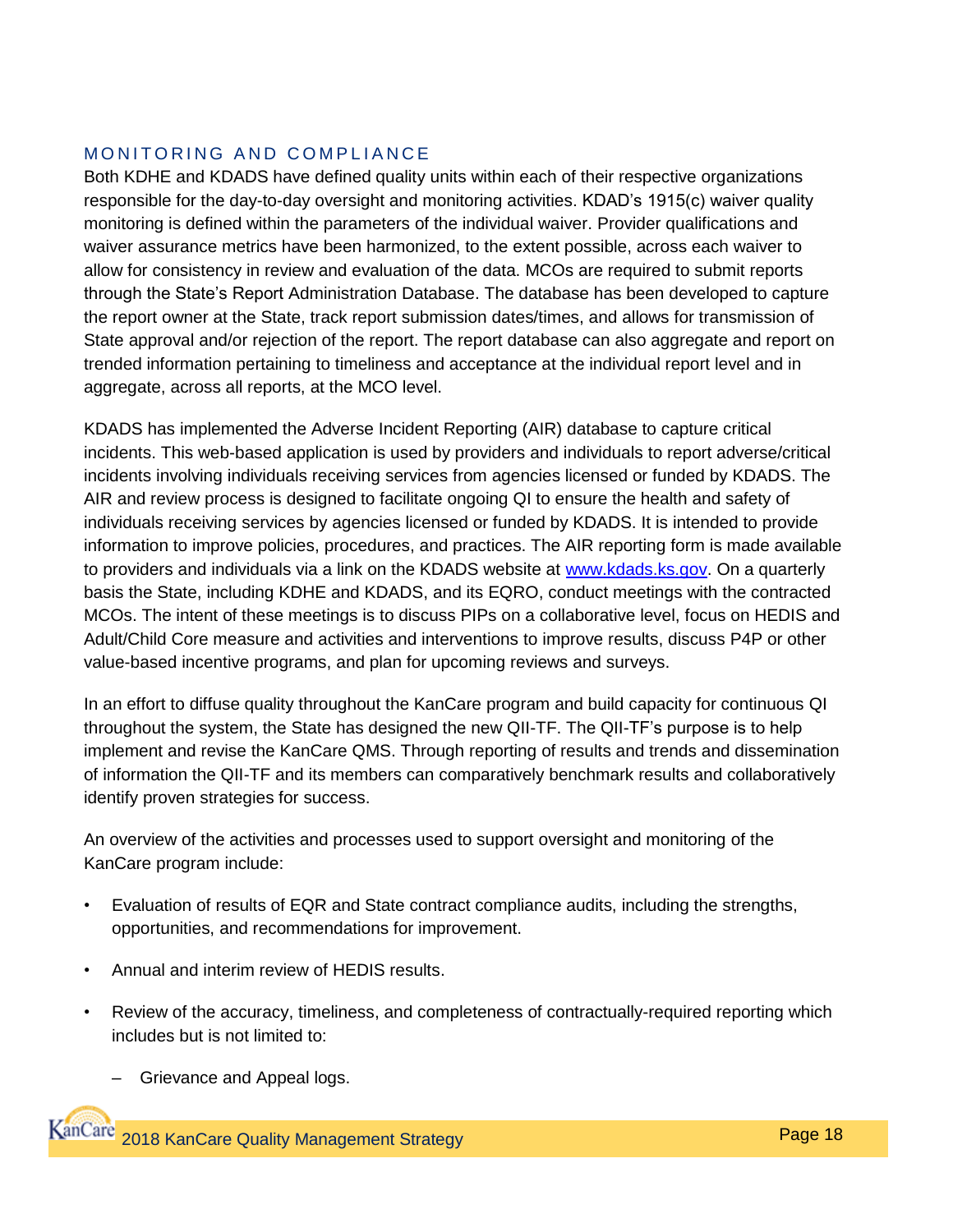- Claims payment timeliness and encounter submission reports.
- UM timeliness of decision making and rates of service utilization reports.
- Evaluation of each MCOs Quality Assessment and Performance Improvement Program.
- Geo-spatial reports of Network Adequacy and timeliness of appointment.
- Trending reports for HCBS waiver assurance measures.
- Progress of PIPs.
- Results of provider incentive and/or VBP programs.
- Review of each MCOs value-based purchasing model and its impact on:
	- Expanding service coordination to include assisting members with accessing affordable housing, food security, employment, and other Social Determinants of Health and Independence will increase independence and stability, and improve health outcomes.
	- Increasing employment and independent living supports for members with BH needs, or who have intellectual, developmental, PDs, or TBIs will increase independence and improve health outcomes.
	- Providing service coordination for all youth in foster care will decrease the number of placements, reduce psychotropic medication use, and improve health outcomes for these youth.
- Results of each MCO's performance under the State's P4P program.

### E Q R

Kansas has a contracted with its EQRO, to provide EQR activities. EQR activities are considered a core feature in the State's Medicaid managed care QI initiatives. The core services provided under this contract include:

- Validation of select PMs.
- Validation of select PIPs.
- Review and analysis of CAHPS surveys.
- Conduct surveys.
- Conduct targeted audits.

**KanCare** 2018 KanCare Quality Management Strategy **Page 19** Page 19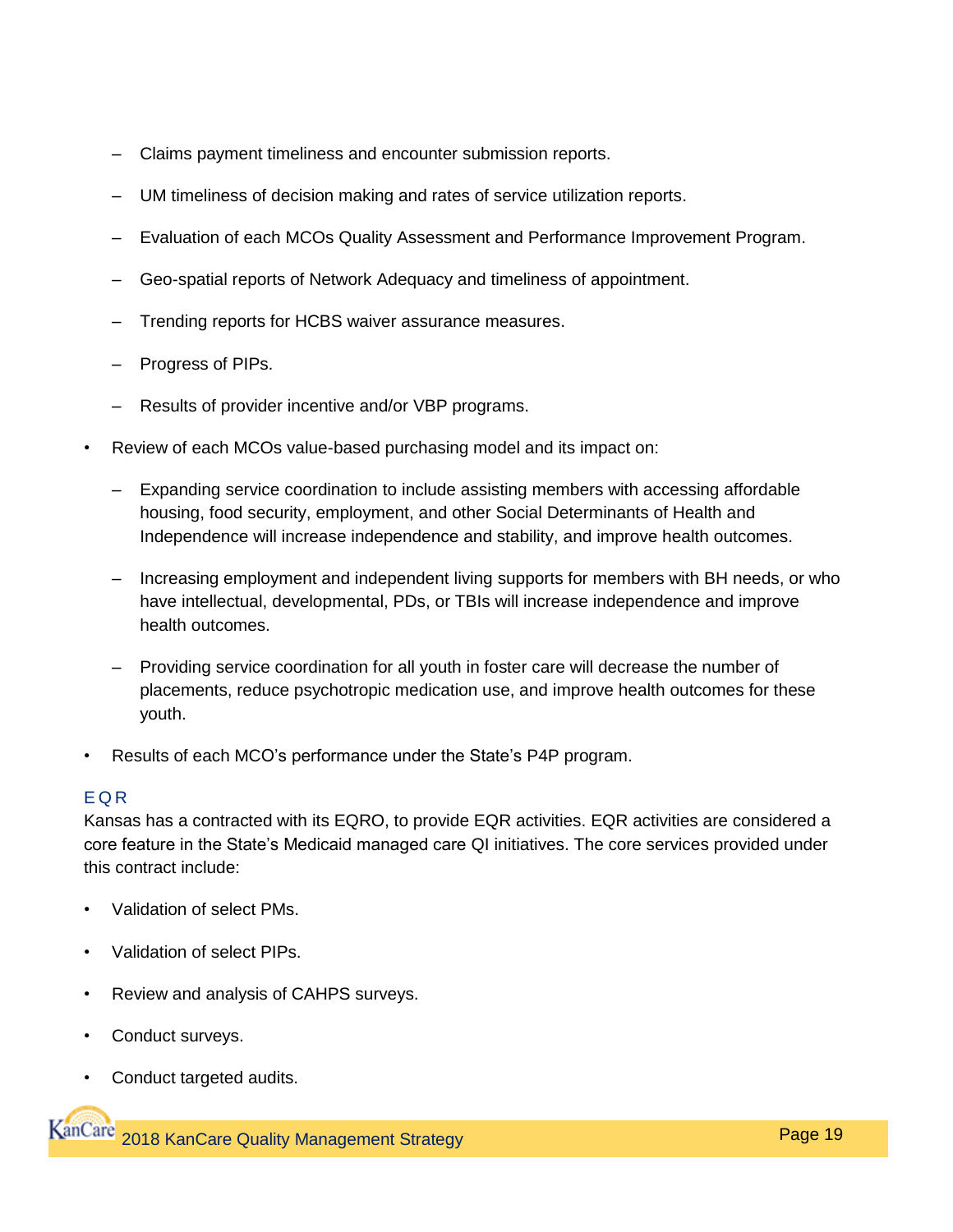- A comprehensive review of the MCO's compliance with the Federal and State quality, access, and timeliness standards at least once every three years. This includes conducting the Information Systems Capabilities Assessment (ISCA), which evaluates the MCO's ability to pay claims, capture, and control data from various sources and encounter information to the State's Medicaid Management Information Systems system.
- Validation of network adequacy.

Kansas has relied on its EQRO to provide technical assistance to the State's contracted Medicaid MCOs, much of which has focused on PIPs and PM reporting. The EQRO is viewed as a critical partner in the State's monitoring and oversight activities and helps to drive collaboration and provide a national perspective on emerging and promising practices. The State includes at least two optional EQR services within its scope of work which may include, but is not limited to conducting focused studies of specific populations and/or services, PM calculation to support VBP or other PIPs, and validating encounter data accuracy and completeness.

The State currently requires each MCO attain a minimum NCQA "Accredited" status within 24 months of starting operations. During this time, the State relies on its EQRO and its annual contract compliance audit process to determine overall compliance with Federal and State requirements. While the State does not currently use the deeming option available under Federal rules, it does monitor MCO performance against certain standards to identify opportunities to potentially deem other survey results in an effort to minimize duplication of activities.

## P<sub>IPS</sub>

The KanCare MCO contract requires each MCO to measure and report on performance to assess the quality and appropriateness of care and services. One mechanism used to evaluate aspects of care and service is the development and implementation of PIPs. MCOs are contractually required to perform at least three clinical and two non-clinical PIPs annually, with one of the non-clinical PIPs focused on LTSS. Additionally, when an MCO falls below the 85% mark on its EPSDT 416 report measures, the MCO is required to initiate an EPSDT Outreach and Engagement PIP. The focus of each PIP must be approved, in advance, by the State. Clinical PIPs should focus the quality and appropriateness of care (e.g., use of Screening, Brief Intervention, and Referral to Treatment (SBIRT) to improve BH referral for services) while non-clinical PIPs should address operational or service related issues (e.g., claims payment timeliness).

PIPs should be designed to achieve significant and sustained improvement in clinical and non-clinical areas of care through ongoing measurement and intervention, and they must be designed to have a favorable effect on health outcomes and the member/provider experience. The State's PIP template is designed to require the use of objective quality indicators, support in-depth barrier analysis, and support ongoing evaluation of the effectiveness of interventions in driving systemic and sustainable improvements. The State's EQRO assesses the validity of selected PIPs annually.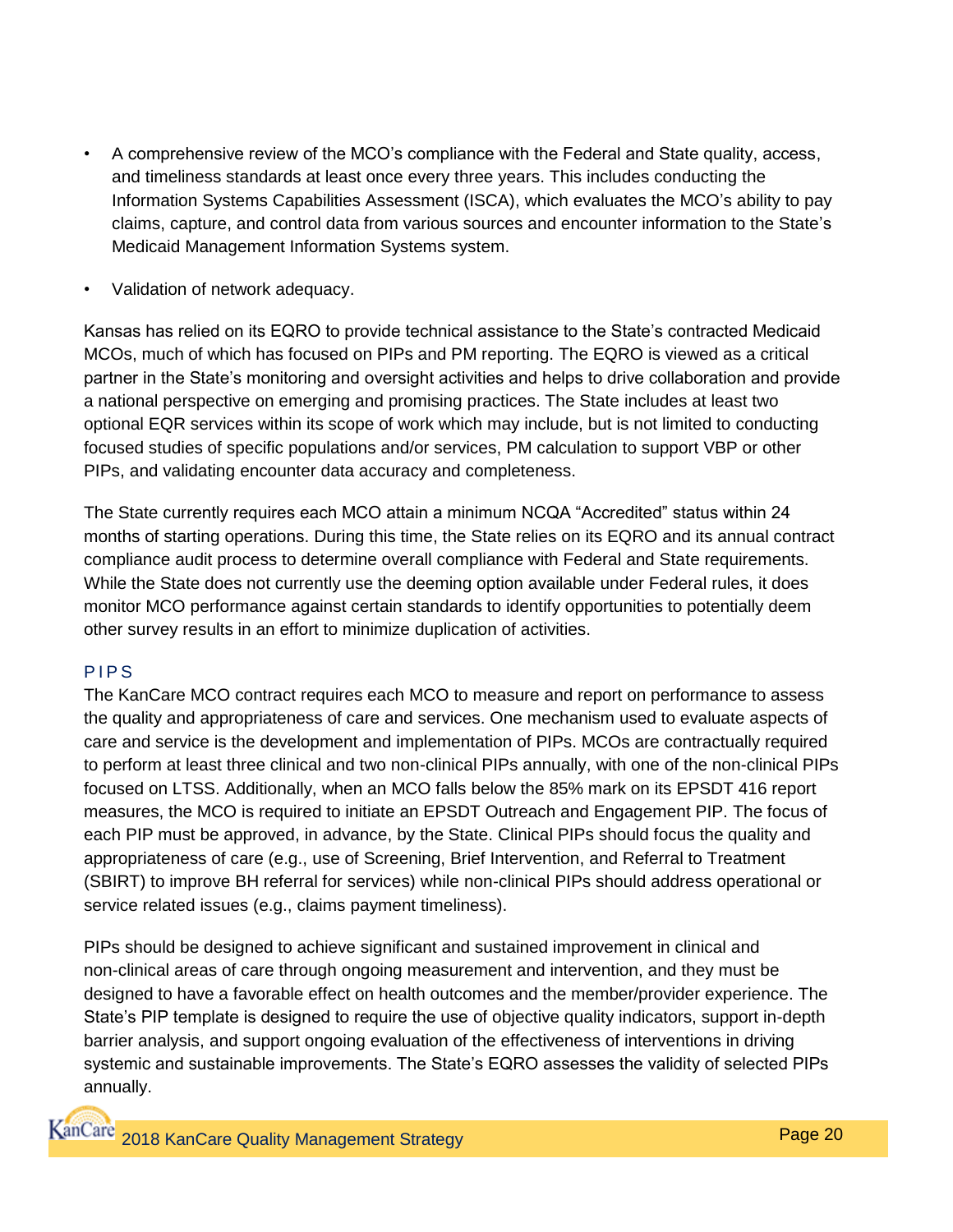It is an expectation of the State that MCOs develop and implement performance improvement activities (PIAs) around all PMs that fall below State-defined standards, including HEDIS and CAHPS measures that fall below the 75th percentile (25th percentile for inverse measures). PIAs are not required to use the State-mandated PIP template and do not require State approval, but results of each PIA must be made available to the State, or its designee, upon request. CMS, in consultation with states and other stakeholders, may specify additional PIPs topics.

The KanCare QMS is aligned with MCO contractual requirements pertaining to each MCO's Quality Assessment and Performance Improvement (QAPI) program. Specific goals, objectives, and guiding principles are outlined within the contract and require the following key concepts be infused throughout the MCO's organization:

- Collect complete and accurate data to support robust analysis and reporting of data.
- Develop capacity to analyze data, make information actionable, and implement interventions to demonstrate improved results.
- Deploy rapid-cycle QI.
- Develop strong provider peer review mechanisms to evaluate the quality, appropriateness, and cost effectiveness of care delivered.
- Drive collaboration and innovation internally, across business units and externally with members, caregivers, participating providers, stakeholders, and community-based entities.

## TRANSITION OF CARE

The State has developed its comprehensive transition of care (TOC) policy to address the transitional care needs for all KanCare members. Transitional care management is defined as the specialized care coordination for members whose health care needs are changing, and is designed to facilitate transition of treatment plans from hospitals, ED, and inpatient-units, to home, LTSS providers, rehabilitation facilities, and other health service systems, thereby interrupting patterns of frequent ED use, and reducing avoidable hospital stays. Transitional care is also required when members are moving from one MCO to another, moving from the fee-for-service delivery system into the managed care service system, or moving from non-traditional settings (e.g., incarceration into managed care). MCOs must ensure that transitional care occurs with minimal service disruption and with continuance of current provider(s) when possible.

To ensure the most seamless TOC regardless of the member's setting or system of care, the State is developing TOC operational protocols. These protocols will incorporate timelines, data elements, and responsibilities of each stakeholder engaged in the TOC process. Upon finalization, the State will post the TOC policy, operational protocols, and required tools to the KanCare website. Each contracted MCO is contractually obligated to follow the TOC policy.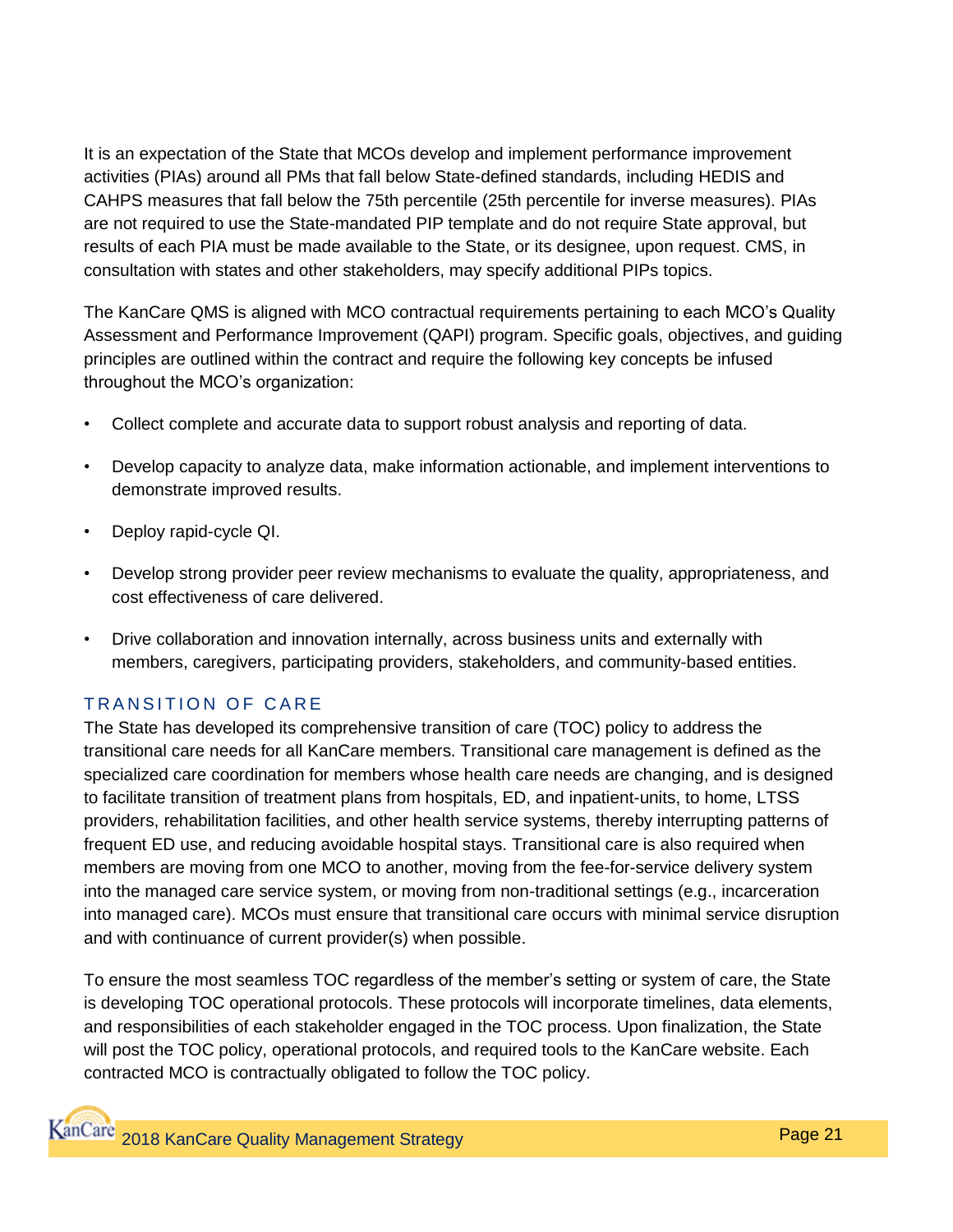## ACCESS AND AVAILABILITY STANDARDS State Standards

KanCare has developed standards to ensure all covered Medicaid services delivered through the contracted MCOs are available and accessible to members by having an adequate provider network. Kansas has a large and diverse geography covering 105 different counties of which over half are considered rural or frontier (32 rural and 36 frontier). There are 16 urban/semi-urban counties and 21 counties considered densely-settled. In developing the network standards, the State has taken into account the need to expand service availability through the use of innovative strategies such as expansion of tele-health and engagement of value-based provider incentives to expand coverage while ensuring KanCare members have timely access to the full scope of services and that service delivery is provided in a culturally competent manner.

#### **Provider-Specific Time and Distance Standards**

In compliance with Federal law, KanCare has developed time-distance standards for provider types that include adult and pediatric primary care, OB/GYN, BH, HCBS, adult and pediatric specialist, hospital, pharmacy, and pediatric dental.

Time and distance standards have been established taking into account the characteristics and special needs of the KanCare population, the geographic composition of the state, and the various provider types necessary to deliver the full suite of benefits. Differentiation in the time and distance standards are based on the urban, rural, and frontier designations of the different counties and support member choice through availability of at least two providers of each type located within the established time/distance radius.

### **Provider-Specific Standards Other Than Time and Distance**

For provider types that travel to see the member, as is the case with many of the HCBS service providers, the State is required to establish standards other than time and distance. To address those requirements, the State has developed the following approach.

#### **Development of Network Adequacy Standards**

The State identifies and quantifies the needs of the major KanCare subpopulations and projections for future Medicaid enrollment, historical utilization patterns, and the characteristics and health care needs of the KanCare population including the health and LTSS needs, child development and EPSDT requirements, and services and provider types necessary to address physical and behavioral integration and substance use disorder services. To identify and prioritize provider types of interest to the State, assessment of service authorization and referral patterns along with utilization data were analyzed and additional considerations regarding the expansion of telemedicine, triage lines, and other technology solutions were also factored into the development of the adequacy standards.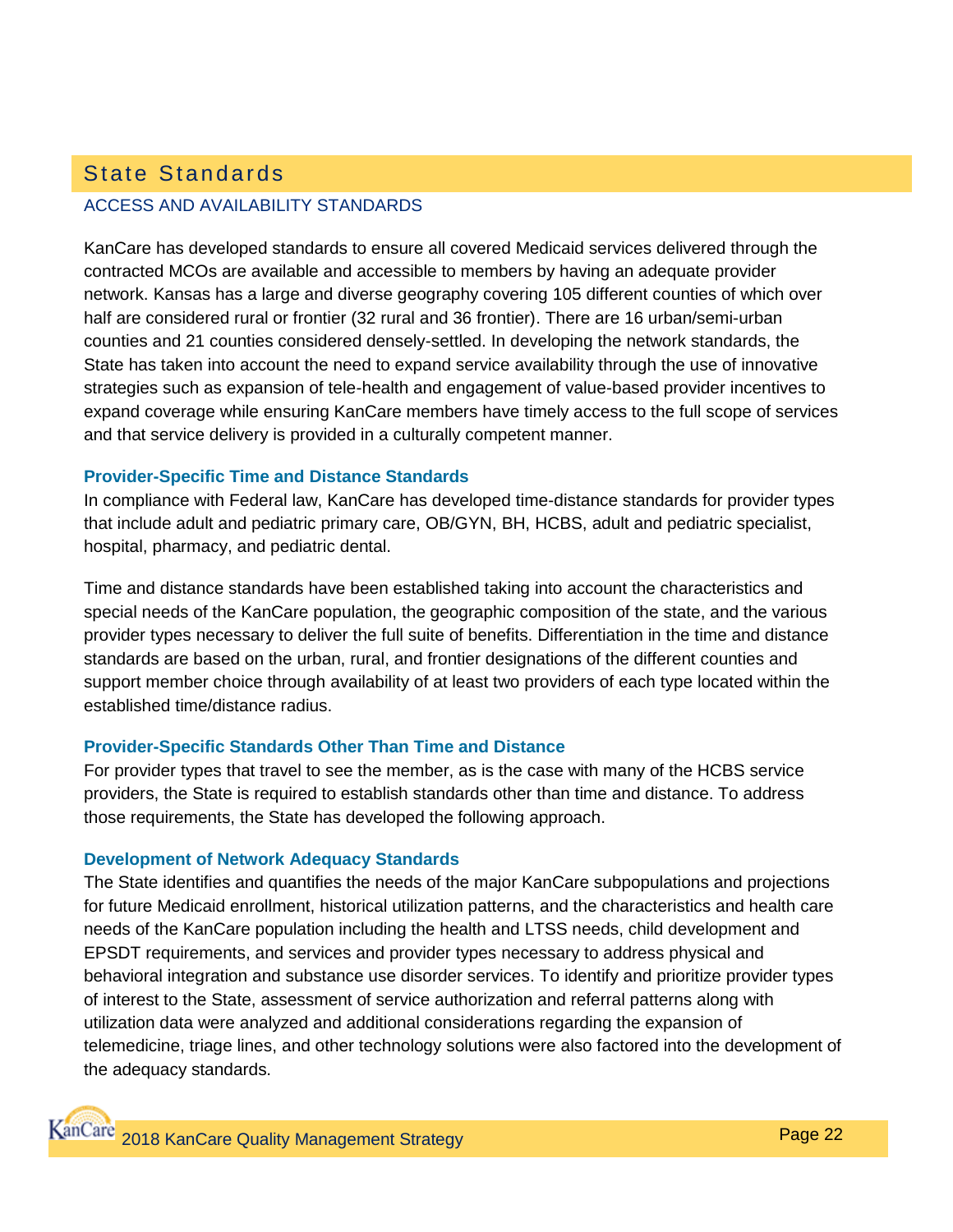#### **Exception Process**

The State does allow for an exception process should an MCO not meet defined network access and availability standards. The approval for such an exception request is on a case by case basis and reflective of KanCare's desire to support member choice of provider and strategies supporting community integration of the member. If the State grants the exception, member access for that provider type will be monitored on an ongoing basis and the findings will be included in the managed care program assessment report as required under §438.66.

#### **Provider-Specific Adequacy Standards**

The State has published the KanCare program's provider-specific time and distance standards and standards other than time and distance for those providers who may drive to the member. Those standards are available at:

### [https://www.kancare.ks.gov/docs/default-source/policies-and-reports/network-adequacy-reporting/g](https://www.kancare.ks.gov/docs/default-source/policies-and-reports/network-adequacy-reporting/geo-access-standards.pdf?sfvrsn=6) [eo-access-standards.pdf?sfvrsn=6](https://www.kancare.ks.gov/docs/default-source/policies-and-reports/network-adequacy-reporting/geo-access-standards.pdf?sfvrsn=6)

Upon request, network adequacy standards are also made available at no cost to members in alternative formats or through the provision of auxiliary aids and services.

To ensure these standards are achieved and maintained, the KDHE and KDADS monitor and hold the MCOs accountable for meeting these standards.

### **Access Standards and Women's Health**

In accordance with Federal rules, all KanCare female members have direct access to a women's health specialist within the network for routine and preventive health care services. This is in addition to the member's designated source of primary care if that source is not a woman's health specialist. Out-of-network providers shall be an option for the female members in the event a network provider is not available.

#### **Appointment Standards**

Appointment standards require MCOs, through the contracts with its provider network, to adhere to specific standards based on the nature and acuity of the presenting condition. Appointment standards encompass the time between the request for an appointment and when the appointment can be granted, as well as the maximum wait time a member must wait before seeing a provider once arriving for the appointment. Given the need to address the immediate health and safety needs of certain populations, the State is in the process of developing specific standards addressing HCBS and BH services. These standards will focus on two specific requirements: (1) time to initiate HCBS services and (2) general standards for HCBS and BH services. Upon finalization of those standards, all contracted KanCare MCOs will be required to implement and monitor compliance of its provider network to the State defined standards. The following standards are currently in place:

• Respond to referrals 24 hours per day seven days per week and provide access to evening and weekend appointments.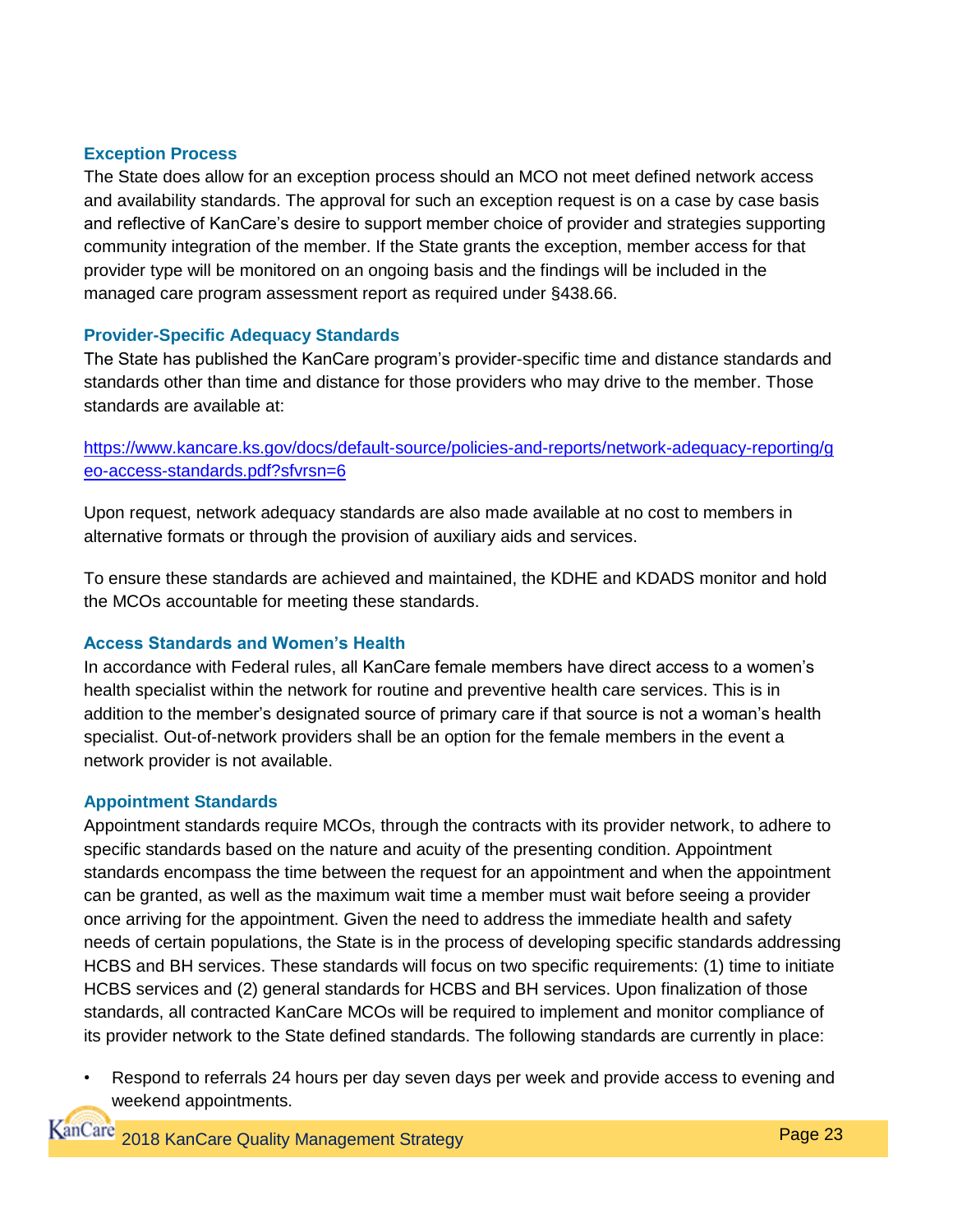- Respond to routine, urgent, and emergent needs within the established timeframes in conformance with State requirements.
- Appointment times shall be in accordance with usual and customary standards not to exceed three weeks for regular appointments and 48 hours for urgent care.
- Waiting times shall not exceed 45 minutes.

## A D O P T I ON A N D ISSEMINATION OF CLINICAL PRACTICE GUIDELINES

The State requires the following standards to ensure each MCO has the structure and clinical resources for adopting evidence-based clinical guidelines for meeting the bio-psycho-social needs of KanCare members. Practice guidelines must rely on credible scientific evidence published in peer reviewed literature and generally recognized by the provider community in which the guidelines would be used. To the extent applicable, the guidelines shall take into account specialty society recommendations and the views of clinicians practicing in their respective clinical areas and other relevant factors. At a minimum, evidence-based practice guidelines, as well as best practice and promising practice standards of care, shall be adopted by each contracted MCO and should cover the following areas:

- Chronic PH conditions (i.e., asthma, diabetes, human immunodeficiency virus [HIV], etc.).
- BH conditions (i.e., trauma informed care, first episode psychosis, serious emotional disturbances and SPMI, substance use disorders, and peer supports etc.).
- Community integration and person-centered service planning including freedom from seclusion and restraints and detection of abuse and exploitation.
- Dental services.
- Vision.
- EPSDT for individuals age 0 to 20.
- Social Determinants of Health and Independence (i.e., smoking cessation, supported housing, etc.).
- Pharmacy (i.e., psychotropic medication management, medication review/reconciliation, medication assisted treatment, medication therapy management, etc.).
- Coordination of community support and services for members in HCBS Waivers.
- TOC and community reintegration and support including coordination of services for individuals residing in LTC, and other institutional settings.

**KanCare** 2018 KanCare Quality Management Strategy **Page 24** Page 24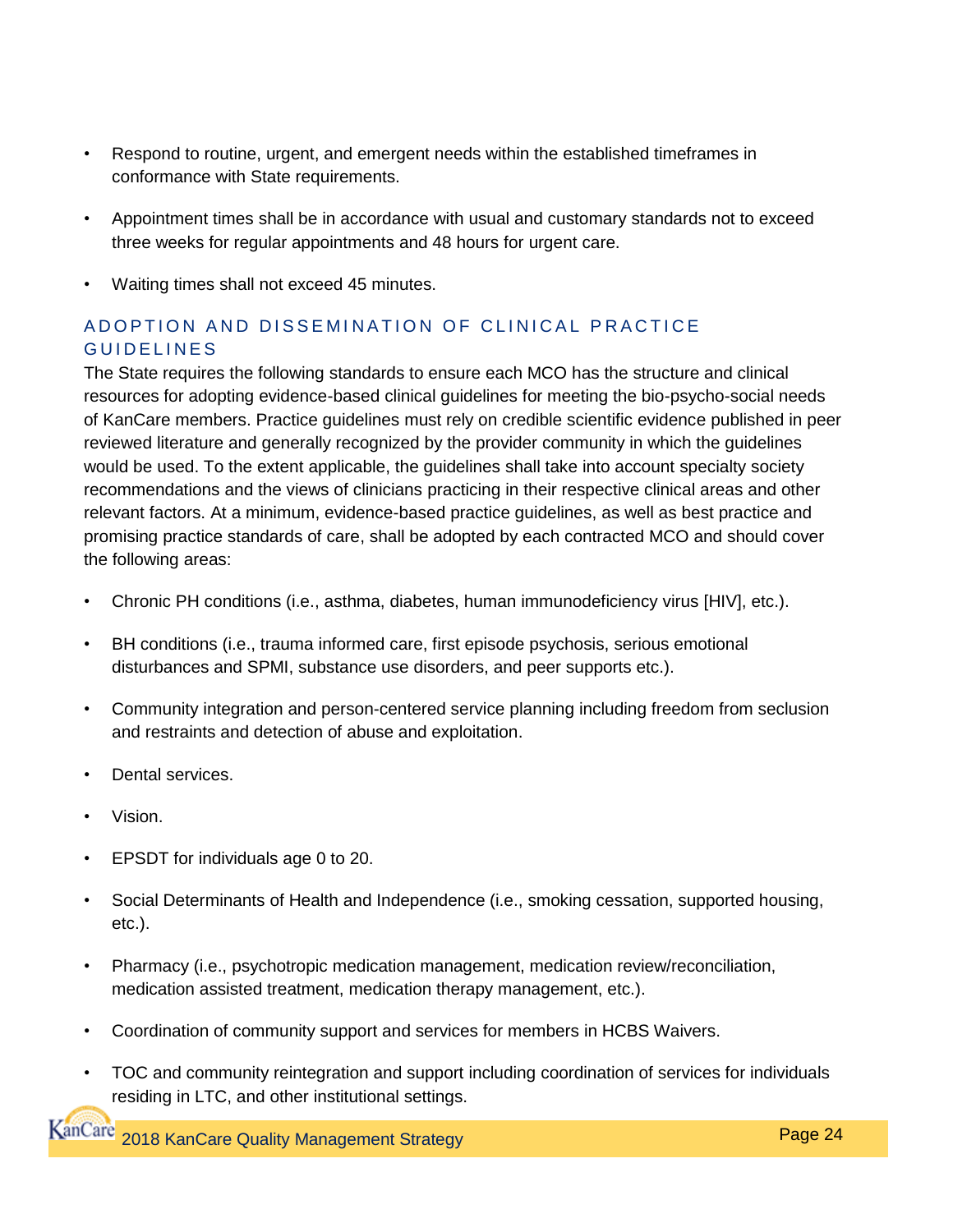The scope of the practice guidelines shall be comprehensive, addressing aspects of quality of care and the quality of non-clinical aspects of service, such as but not limited to: availability, accessibility, coordination, and continuity of care. Each MCO must have an internal approval process, including mechanisms to solicit input from its contracted provider network prior to adoption of the guideline. All guidelines must be made available, without cost, by the MCO to members, prospective members and providers, and posted on each MCO's website in an easy to find, easy to read format.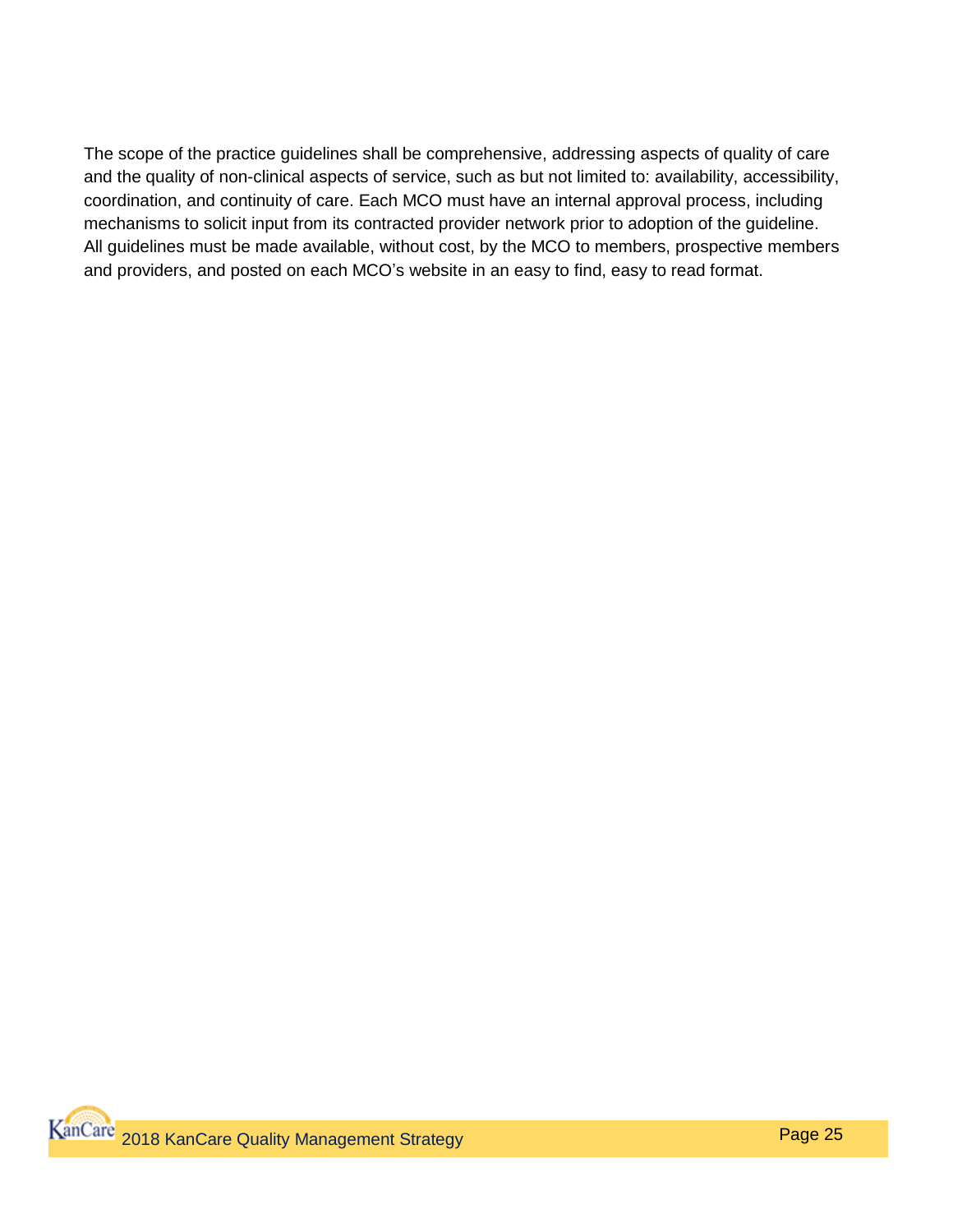## Improvement and Interventions

#### IMPROVEMENT AND INTERVENTIONS

KanCare Leadership, in collaboration with Quality Management Integrated Model structure, will work throughout the year to support, oversee, and monitor the quality activities of the KanCare 2.0 program to achieve its goals and objectives. With additional technical support provided by the EQRO, the KanCare QIC works with the MCOs to ensure the PIPs and PMs continue to support the overall QMS and health of the program. All of these efforts work to strengthen the KanCare program to ensure the delivery of quality care and services are provided to KanCare members. In addition to the ongoing review and evaluation efforts, the State uses a variety of other tools to support the goals and objectives of the KanCare QMS, including intermediate sanctions and HIT.

### CORRECTIVE ACTION PLANS AND INTERMEDIATE SANCTIONS

Kansas strongly believes in working closely with its MCOs in a collaborative and proactive manner to improve the quality of care and services received under the KanCare program and the nature of a continuous QI program. There will be, at times, a need for KanCare Leadership to impose corrective action plans (CAPs), sanctions, and even contract termination if the expected QI is not achieved or effective. These sanctions meet the KanCare contract requirements for CAPs, liquidated damages, and contract terminations. Under Federal rules, should any of the subcontractors fail to perform, the State has the ability to request the MCO terminate those contracts should they not be responsive to a CAP or improvements to performance.

The KanCare Steering Committee will request CAPs from the MCOs in cases for which non-compliance or the MCO did not demonstrate adequate performance. The CAPs will require clearly stated objectives, the individual/department responsible, and time frames to remedy the deficiency. The CAPs may include but not limited to:

- Education by oral or written contact or through required training.
- Prospective or retrospective analysis of patterns or trends.
- In-service education or training.
- Intensified review.
- Changes to administrative policies and procedures.

The KanCare MCOs play a key role in the success of the QMS. The MCOs shall meet the requirements under the KanCare contract including the performance standards in full or be subject to sanctions by the State, including but not limited to monetary or enrollment-related penalties. The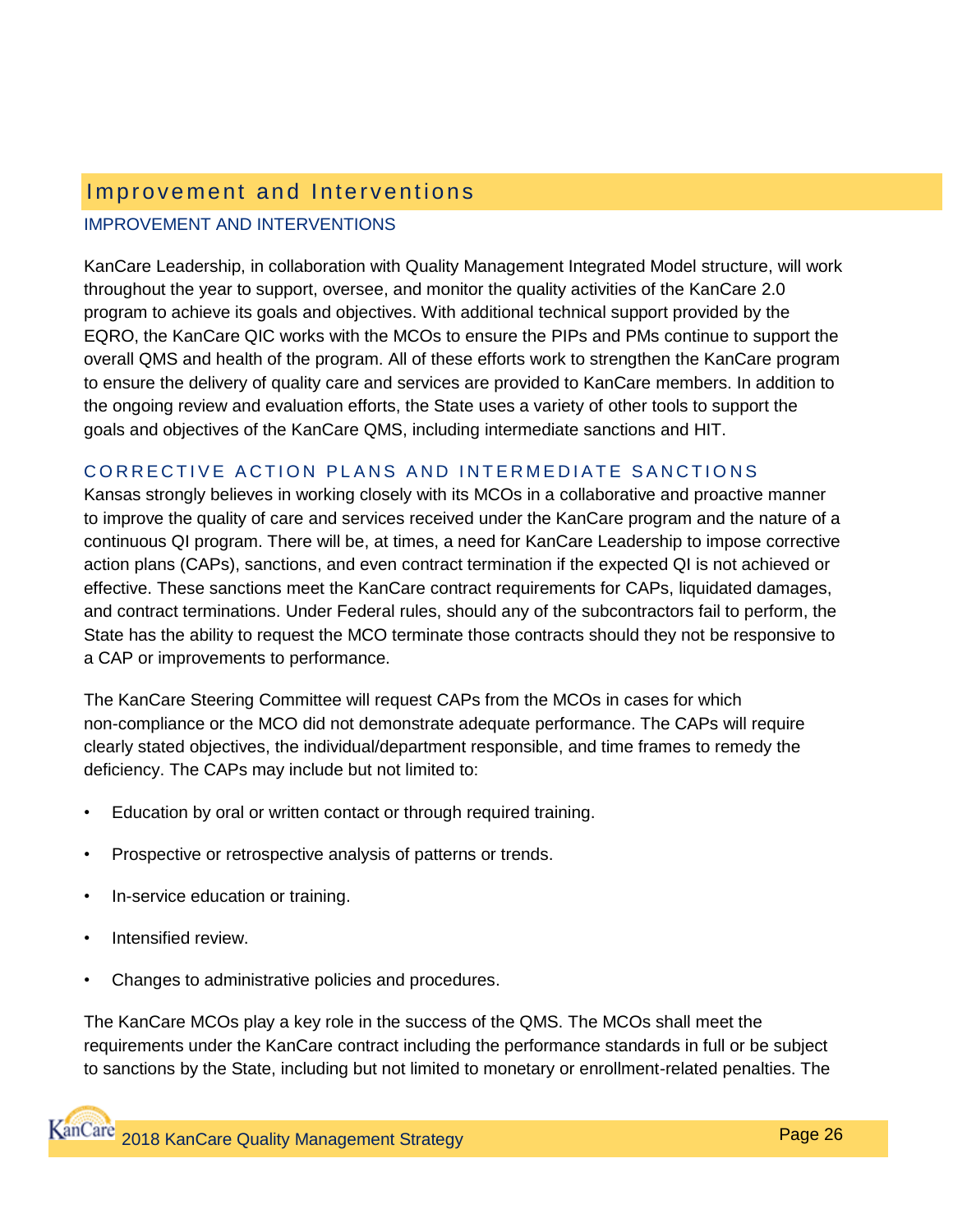State believes strongly in our partnership with the MCOs and their commitment to providing high quality of care through the duration of their contract.

### HIT/HEALTH INFORMATION EXCHANGE

HIT and Health Information Exchange (HIE) are two of the cornerstones of efforts in Kansas to improve the coordination and delivery of health care services which ultimately impacts quality. They are also central to Federal efforts under the Patient Protection and Affordable Care Act (PPACA) to improve the quality and effectiveness of health care services.

HIT refers to electronic systems that make it possible for health care providers to better manage patient care through secure use and sharing of health information. HIT includes the use of Electronic Health Records (EHRs) instead of paper medical records to maintain people's health information. HIE refers to the electronic movement of health-related data and information among organizations according to agreed standards, protocols, and other criteria.

KDHE's vision and strategy for implementing HIT initiatives is to pursue opportunities that encourage the adoption of certified EHR technology, promote health care quality, and advance HIE capacity in Kansas. The mission for HIT is to transform health care in Kansas through the deployment, coordination, and use of HIT and HIE.

Currently, there are two Regional Health Information Organizations (HIOs) providing technology services in Kansas:

- 1. The Kansas Health Information Network (KHIN) is a collaborative, Provider-led HIO solution originally formed by the Kansas Medical Society (KMS) and the Kansas Hospital Association (KHA). Currently, KHIN has a number of planned community-based HIOs which provide core HIT functionality. These include the Wichita HIE, eHealth Align in Kansas City, and the Rural Health Information Network.
- 2. The Lewis and Clark Health Information Exchange (LACIE) operates in Kansas and Missouri and participants range in size from small independent physician practices to large academic medical centers. Incorporated in 2009, LACIE has been exchanging data since 2010 between independent health care organizations and providers.
- 3. Additionally, two health systems, the University of Kansas Medical Center and KanCare Network, also incorporate tele-medicine, medical consultation, and other services beyond baseline EHR or HIE.

The MCOs work with the State and other relevant contractors to develop a joint plan to move HIT and EHRs forward in Kansas. An integral piece of this collaboration will be the tangible impact this work will have on the quality of care for members. The State will work with the MCOs through the QII-TF to ensure HIT/HIE remain an integral part of the QMS.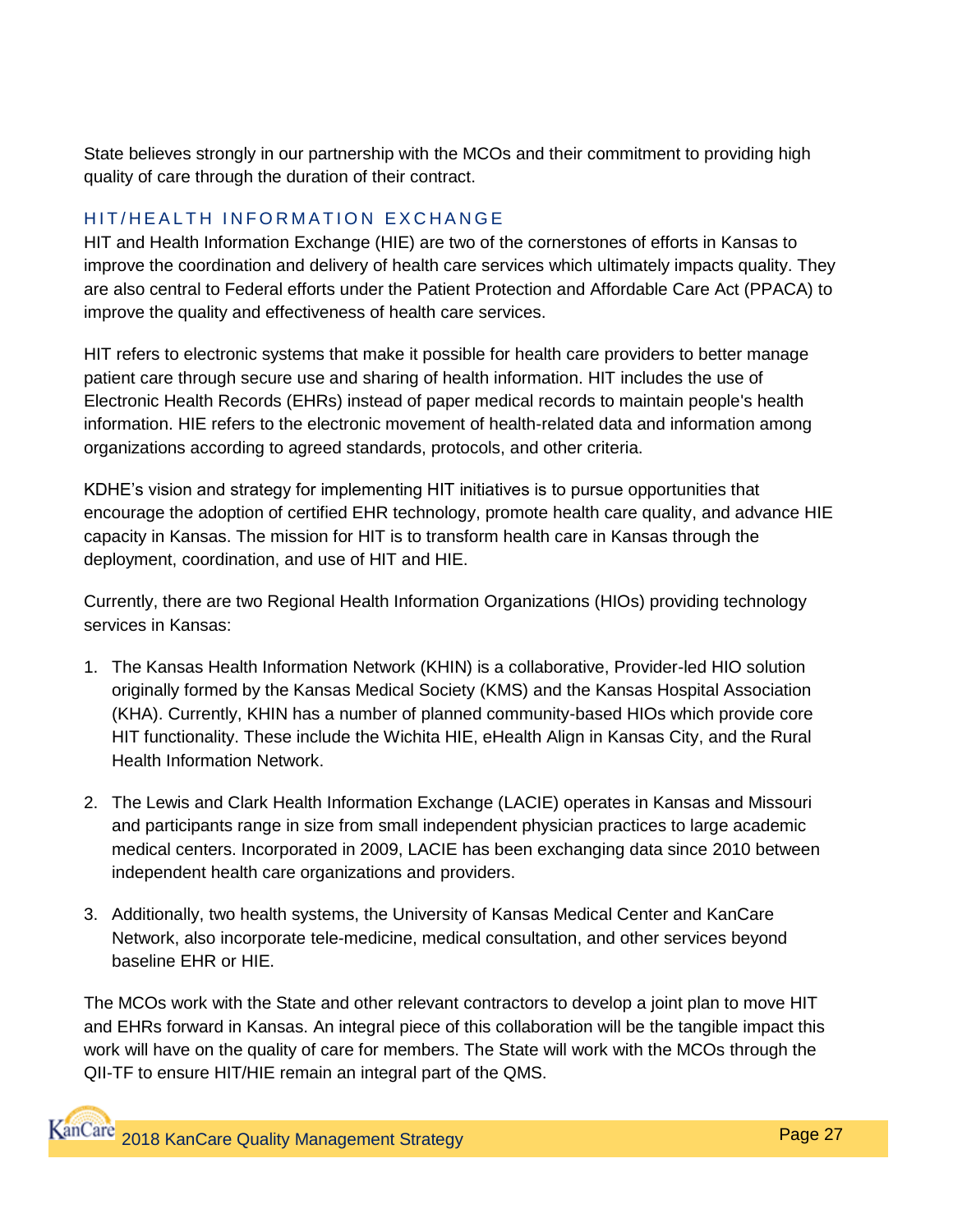In addition, on April 17, 2013, Governor Sam Brownback signed into law the Kansas Health Information Technology Act (KHITA). This law amended the Kansas Health Information Technology Exchange Act (K-HITE) [K.S.A. 65-6821 et seq.] Both K-HITE and KHITA promote the electronic sharing of health information among providers in Kansas and regulate HIOs operating in the State. Responsibility for implementation of K-HITE is under the purview of KDHE's Office of Health Information Technology, known as KanHIT<sup>4</sup>. This presents another opportunity for the KanHIT to collaborate on quality related issues through the Quality Management Integrated Model committees.

 $\overline{a}$ 

<sup>&</sup>lt;sup>4</sup> KanHIT website:<http://www.kanhit.org/>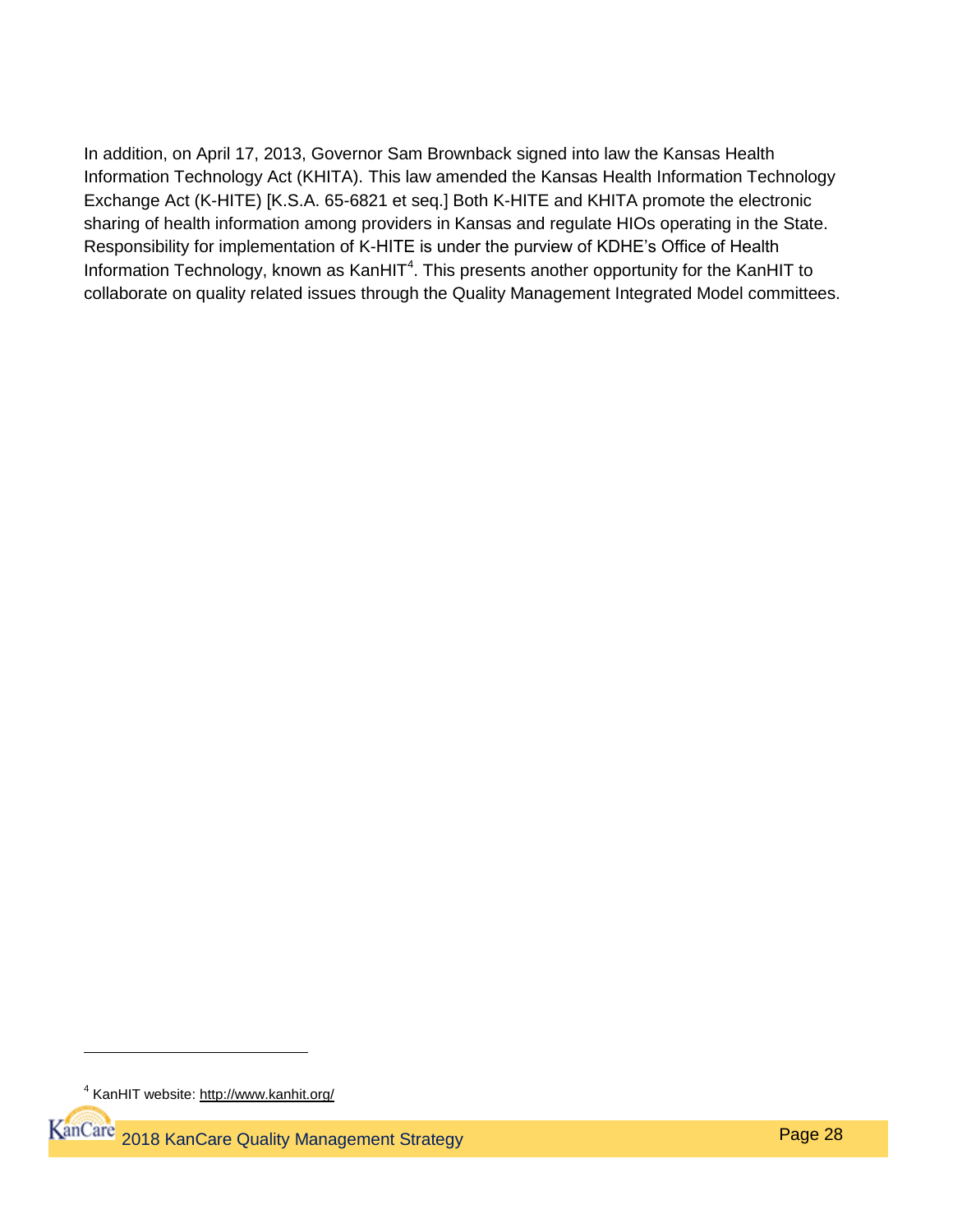## **OPPORTUNITIES** Opportunities

Opportunity for improvement in delivering high quality, value-based care requires a continual and dynamic process.. After evaluation of its current QMS the State has sought to modernize the framework of the KanCare 2.0 QMS to distinctly outline the difference between compliance focused activities, achieved through the State's ongoing monitoring and oversight activities, and the deliberate and planned actions, as described in the QMS, that will be used to more efficiency and effectively focus resources in efforts aimed at delivering sustained improvements in the quality, access and timeliness of service delivery. The State remains committed to a dynamic evolving process for QI as a critical element to the success of the KanCare program. Kansas has begun a more methodological process for ensuring quality of care is being delivered to Kansans. The KanCare 2.0 program embodies change and change for the better health and independence for our Medicaid members. Steps have been taken to reduce the number of reports required by the MCOs while ensuring the reports that are still required will be reviewed for accuracy, completeness and timeliness of submission through the use of our reporting database. In turn, the State is building its capacity to unlock available data to drive greater understanding of the drivers and barriers of population health, health inequities and network gaps. Using MCO specific data as well as, aggregate program data can serve to identify populations, geographies, providers and systems that require more immediate attention allowing for more effective prioritization of issues and a more efficient allocation of resources.

Ongoing commitment to the Quality Management Integrated Model will help drive towards improvement by ensuring there is input, feedback, and review of the KanCare QMS on an ongoing basis, as well as identifying opportunities to facilitate change. In addition, the KanCare Leadership team remains committed to ensuring KanCare 2.0 helps Kansans achieve healthier, more independent lives by providing services and supports for Social Determinants of Health and Independence, in addition to traditional Medicaid and CHIP benefits.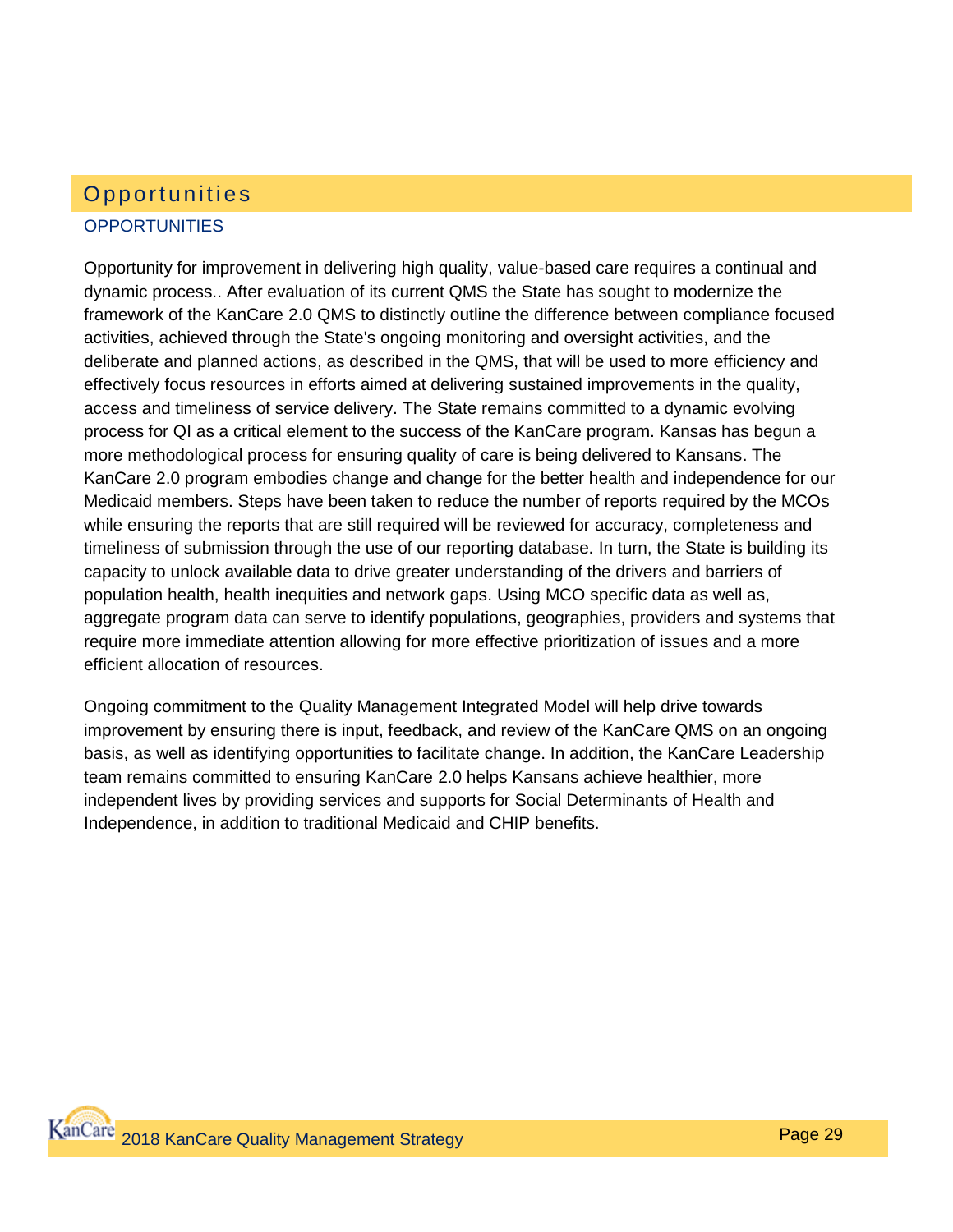## Appendix A – Kan Care QMS Crosswalk

| #               | <b>FEDERAL</b><br><b>CITATION</b>                                     | <b>DESCRIPTION</b>                                                                                                                                                                                                                                                                                                                                         | <b>QMS PAGE REFERENCE</b>                                                  |  |
|-----------------|-----------------------------------------------------------------------|------------------------------------------------------------------------------------------------------------------------------------------------------------------------------------------------------------------------------------------------------------------------------------------------------------------------------------------------------------|----------------------------------------------------------------------------|--|
|                 | SECTION I: Introduction - Managed Care Goals, Objectives and Overview |                                                                                                                                                                                                                                                                                                                                                            |                                                                            |  |
| 1               | N/A                                                                   | Include a brief history of the State's Medicaid (and<br>CHIP, if applicable) managed care programs.                                                                                                                                                                                                                                                        | Section 1 - Introduction and Overview;<br>Pages 1-2                        |  |
| $\overline{2}$  | N/A                                                                   | Include an overview of the quality management<br>structure that is in place at the State level.                                                                                                                                                                                                                                                            | Section 1 - Introduction and Overview;<br>Pages 6-9                        |  |
| 3               | N/A                                                                   | Include a description of the goals and objectives of the<br>State's managed care program. This description<br>should include priorities, strategic partnerships, and<br>quantifiable performance-driven objectives. These<br>objectives should reflect the State's priorities and areas<br>of concern for the populations covered by the MCO<br>contracts. | Section 1 - Introduction and Overview;<br>Pages 3-4                        |  |
|                 |                                                                       | SECTION II - Establishing Standards, Guidelines, and Definitions                                                                                                                                                                                                                                                                                           |                                                                            |  |
| 4               | 438.340(b)(1)                                                         | State-defined network adequacy standards developed<br>in accordance with 438.68 (e.g., time and distance and<br>LTSS provider standards).                                                                                                                                                                                                                  | Section 3 - State Standards; Page 21                                       |  |
| 5               | 438.340(b)(1)                                                         | State-defined availability of services standards<br>developed in accordance with 438.206(b)(1)-(7)<br>(e.g., direct access to women's health specialist; timely<br>access standards for routine urgent and emergent<br>services; 24/7 service availability; access and cultural<br>competency; accessibility considerations).                              | Section 3 - State Standards; Page 21                                       |  |
| $6\phantom{1}6$ | 438.340(b)(1)                                                         | State's approach to adoption and dissemination of<br>evidence-based clinical practice guidelines in<br>accordance with 438.236.                                                                                                                                                                                                                            | Section 3 - State Standards; Page 23                                       |  |
| $\overline{7}$  | 438.340(b)(5)                                                         | Description of the State's TOC policy required under<br>$438.62(b)(3)$ .                                                                                                                                                                                                                                                                                   | Section 2 - Establishing Standards,<br>Guidelines and Definitions; Page 20 |  |
| 8               | 438.340(b)(9)                                                         | Mechanisms implemented by the State to comply with<br>438.208(c)(1) (relating to the identification of persons<br>who need LTSS or persons with special health care<br>needs).                                                                                                                                                                             | Section 2 - Establishing Standards,<br>Guidelines and Definitions; Page 10 |  |
| $9\,$           | 438.340(b)(10)                                                        | The information required under 438.360(c) (relating to<br>non-duplication of EQR activities),                                                                                                                                                                                                                                                              | Section 2 - Establishing Standards,<br>Guidelines and Definitions; Page 19 |  |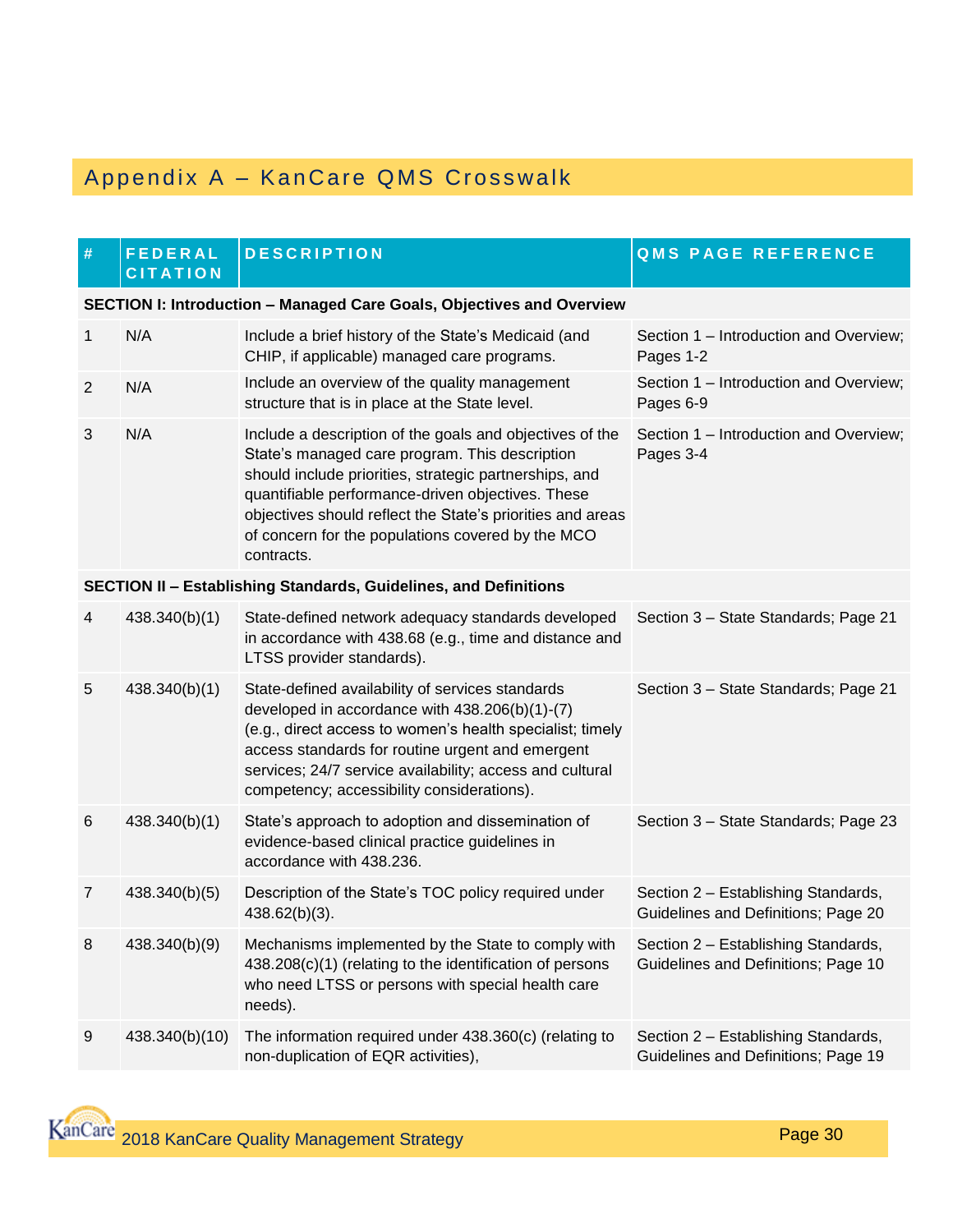#### **# F E D E R A L C I T A T I O N**

**SECTION III: Driving Improvement and Monitoring Progress**

**DESCRIPTION QMS PAGE REFERENCE** 

#### 10 438.340(b)(2) Developing goals and objectives for continuous QI, which must be measurable and take into consideration the health status of **all populations** served by MCOs. Section 2 – Establishing Standards, Guidelines and Definitions; Pages 12-16 11 438.340(b)(3) (i) A description of the quality metrics and performance targets to be used in measuring the performance and improvement of each MCO with which the State contracts, including but not limited to, the PMs reported in accordance with 438.330(c). The State must identify which quality measures and performance outcomes the State will publish at least annually on the KanCare website. Section 2 – Establishing Standards, Guidelines and Definitions; Page 13 12 438.340(b)(3) (ii) A description of the PIPs implemented in accordance with 438.330(d), including a description of any interventions the State proposes to improve access or timeliness of care for members. Section 3 – State Standards; Page 19 13 438.340(b)(4) Arrangements for annual, external independent reviews, in accordance with 438.350, of the quality outcomes and timeliness or, and access to, the services covered under each MCO. Section 2 – Establishing Standards, Guidelines and Definitions; Page 18 14 438.340(b)(6) The State's plan to identify, evaluate, and reduce, to the extent practicable, health disparities based on age, race, ethnicity, sex, primary language, and disability status (as basis for Medicaid eligibility). States must identify this demographic information for each member and provide it to the MCO at time of enrollment. Section 2 – Establishing Standards, Guidelines and Definitions; Page 11 15 438.340(b)(7) Appropriate use of intermediate sanctions that, at a minimum, meet the requirements of 42 CFR part 438, subpart I. Section 4 – Improvements and Interventions; Page 25 **SECTION IV: Evaluating, Updating, and Disseminating the Quality Strategy** 16 438.340(c)(1) Public Comment – Obtaining input from the Medical Care Advisory Committee and consulting with tribes. Section 1 – Introduction and Overview; Pages 5-8 17 438.340(c)(1)(i) Public Comment – process for broader stakeholder engagement and comment. Section 1 – Introduction and Overview; Pages 6-8 18 438.340(c)(3) Submitting the Quality Strategy to CMS. Section 1 – Introduction and Overview; Page 5 19 438.340(c)(2) Review and update Quality Strategy no less than once Section 1 – Introduction and Overview;

every three years.

Page 9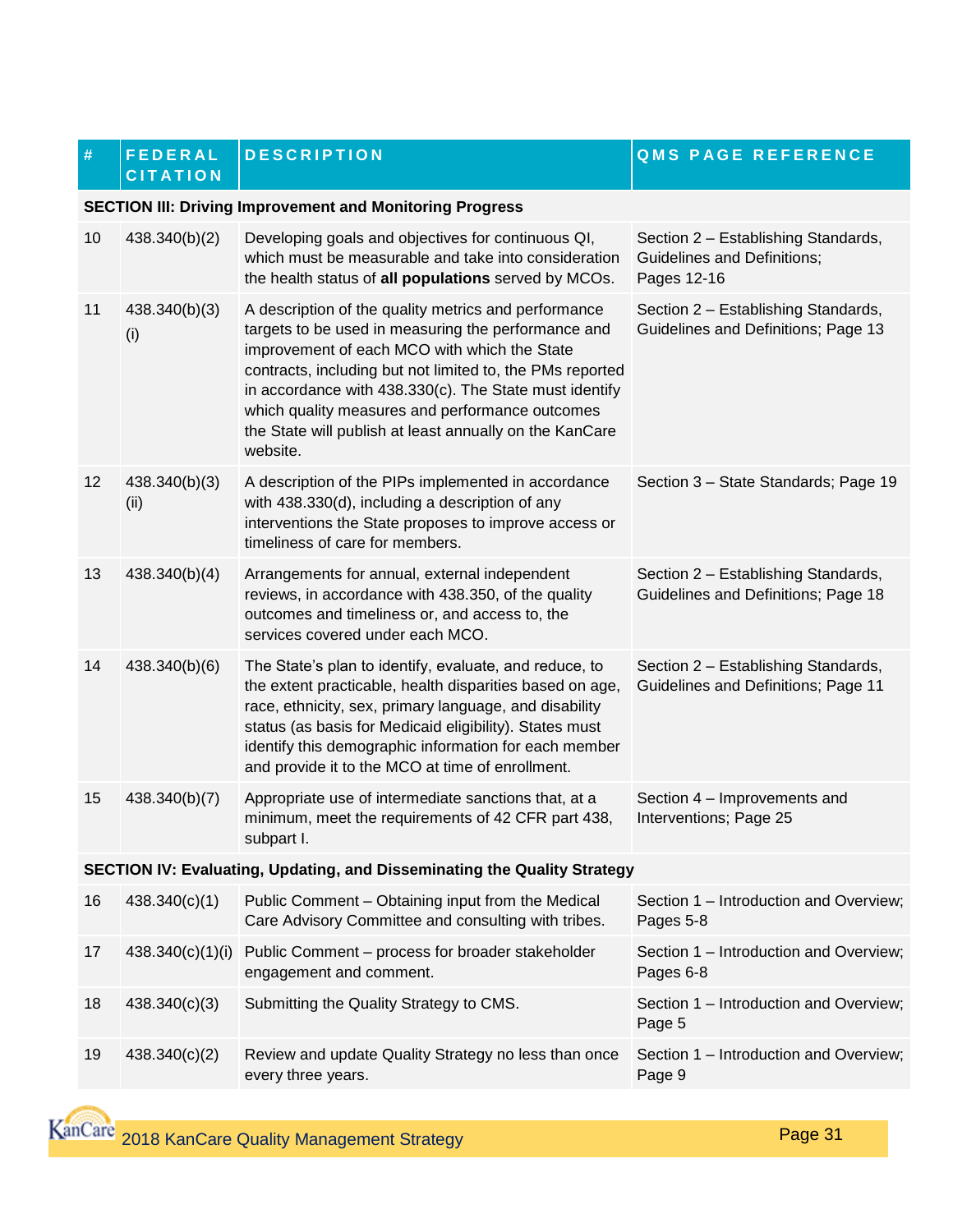| #   | <b>FEDERAL</b><br><b>CITATION</b> | <b>DESCRIPTION</b>                                                                                                          | <b>QMS PAGE REFERENCE</b>                           |
|-----|-----------------------------------|-----------------------------------------------------------------------------------------------------------------------------|-----------------------------------------------------|
| -20 | 438.340(d)                        | Posting the Final CMS-Approved Quality Strategy to<br>the KanCare website.                                                  | Section 1 – Introduction and Overview;<br>Page 9    |
| -21 | 438.340(c)(i)                     | Evaluation of Effectiveness of Previous Quality<br>Strategy.                                                                | Section 1 – Introduction and Overview;<br>Pages 5-6 |
| 22  | 438.340(b)(11)                    | The State's definition of a "significant" change for<br>purposes of revising the Quality Strategy and<br>submitting to CMS. | Section 1 – Introduction and Overview;<br>Page 5    |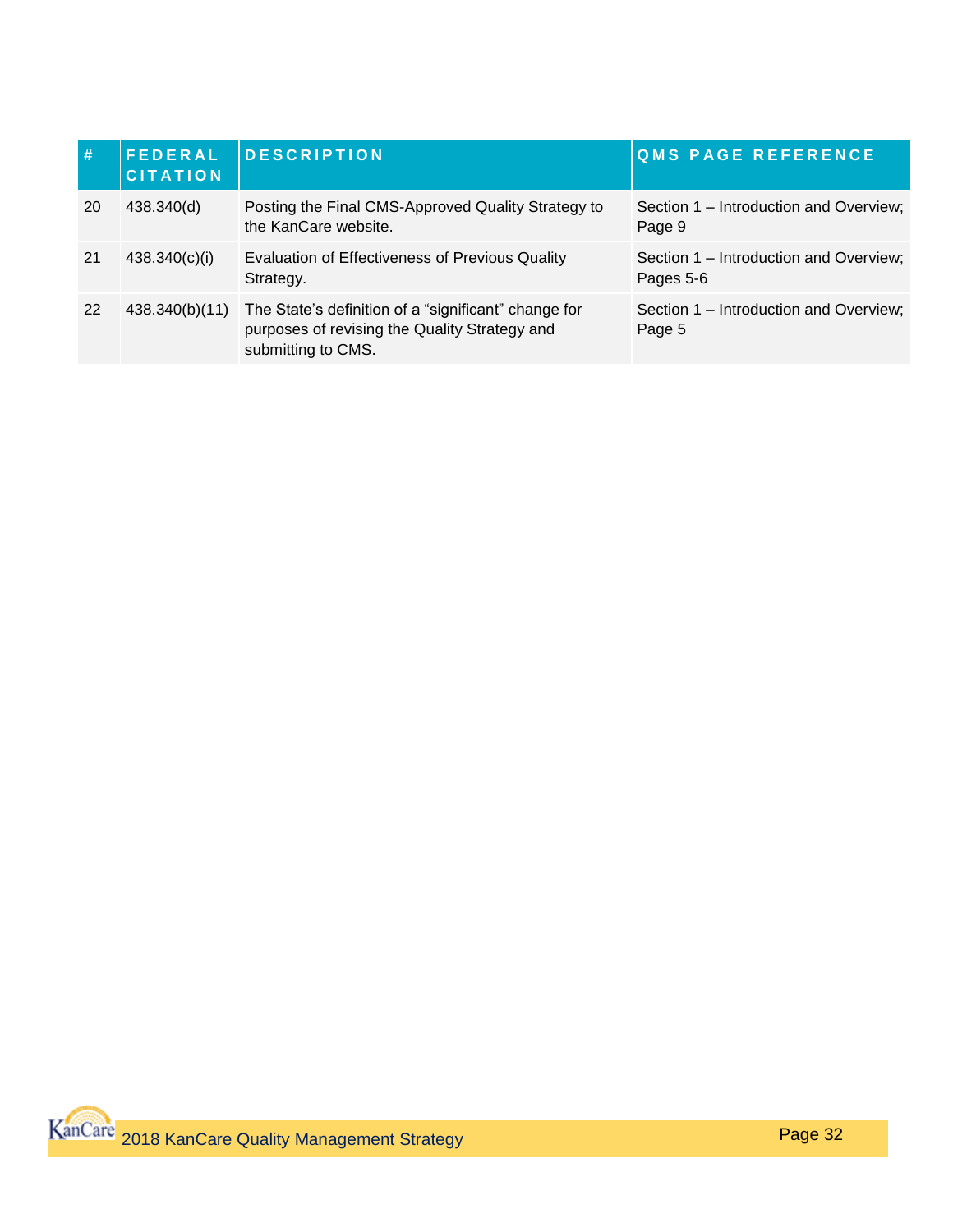# Appendix B – Acronyms

| <b>ADHD</b>  | Attention-Deficit/Hyperactivity Disorder                |
|--------------|---------------------------------------------------------|
| <b>AIR</b>   | <b>Adverse Incident Reporting</b>                       |
| BH           | <b>Behavioral Health</b>                                |
| <b>CAHPS</b> | Consumer Assessment of Healthcare Providers and Systems |
| <b>CAP</b>   | <b>Corrective Action Plan</b>                           |
| <b>CFR</b>   | Code of Federal Regulations                             |
| <b>CHIP</b>  | Children's Health Insurance Program                     |
| <b>CMS</b>   | <b>Centers for Medicare &amp; Medicaid Services</b>     |
| <b>DCF</b>   | Kansas Department of Children and Families              |
| <b>DHCF</b>  | Division of Health Care Finance                         |
| ED           | <b>Emergency Department</b>                             |
| <b>EHR</b>   | <b>Electronic Health Record</b>                         |
| <b>EPSDT</b> | Early and Periodic Screening, Diagnostic and Treatment  |
| <b>EQR</b>   | <b>External Quality Review</b>                          |
| <b>EQRO</b>  | <b>External Quality Review Organization</b>             |
| <b>HCBS</b>  | Home- and Community-Based Services                      |
| <b>HEDIS</b> | Healthcare Effectiveness Data and Information Set       |
| HIE          | <b>Health Information Exchange</b>                      |
| <b>HIO</b>   | <b>Health Information Organization</b>                  |
| HIT          | <b>Health Information Technology</b>                    |

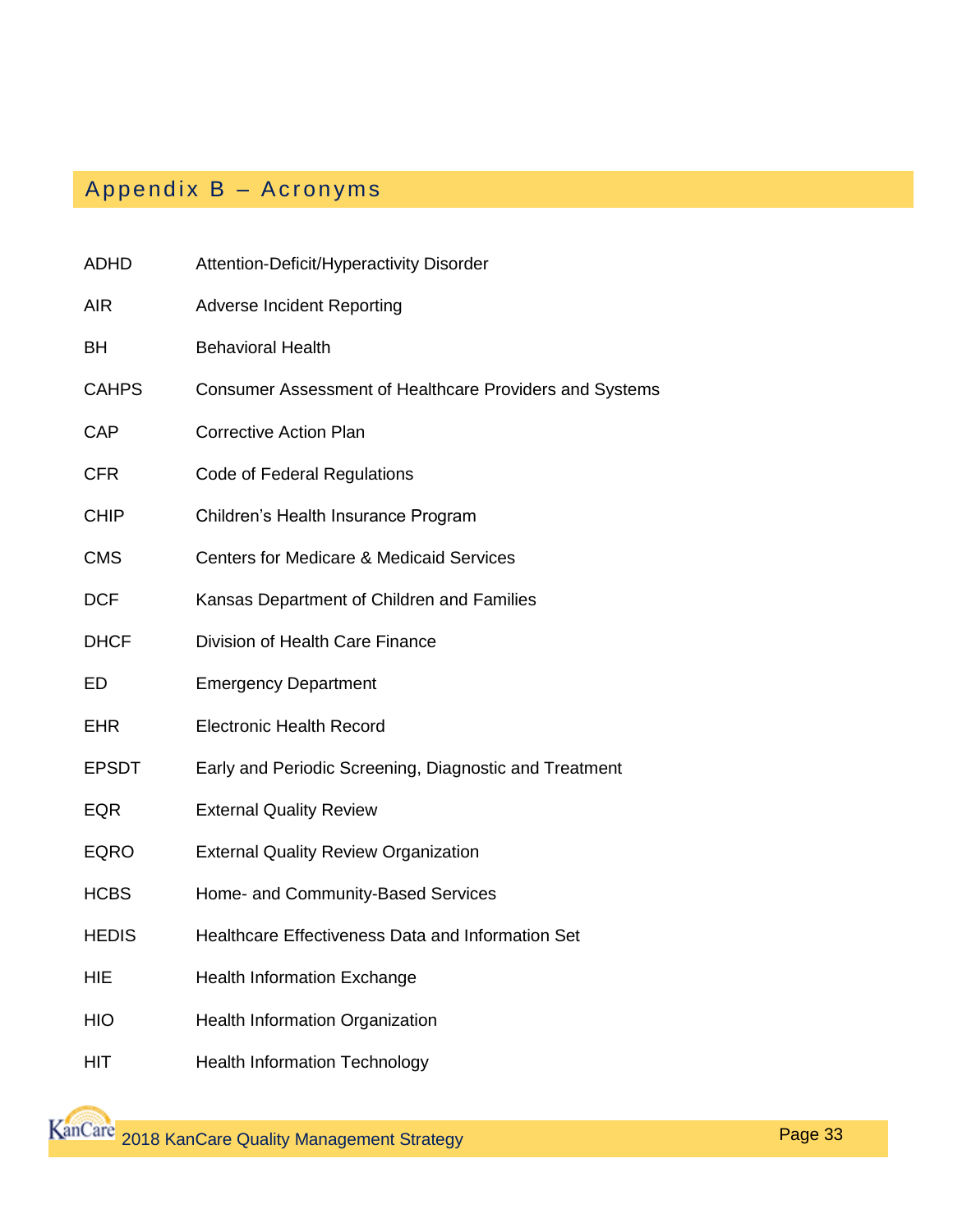| HIV           | Human Immunodeficiency Virus                        |
|---------------|-----------------------------------------------------|
| <b>HRA</b>    | <b>Health Risk Assessment</b>                       |
| IDD           | Individuals with Intellectual Disabilities          |
| <b>ISCA</b>   | <b>Information Systems Capabilities Assessment</b>  |
| <b>KDADS</b>  | Kansas Department for Aging and Disability Services |
| <b>KDHE</b>   | Kansas Department of Health and Environment         |
| <b>KHA</b>    | Kansas Hospital Association                         |
| <b>KHIN</b>   | Kansas Health Information Network                   |
| KHIT          | Kansas Office of Information Technology             |
| <b>KHITA</b>  | Kansas Health Information Technology Act            |
| K-HITE        | Kansas Health Information Technology Exchange Act   |
| <b>KMS</b>    | <b>Kansas Medical Society</b>                       |
| <b>LACIE</b>  | Lewis and Clark Health Information Exchange         |
| LEP           | <b>Limited English Proficiency</b>                  |
| <b>LTC</b>    | Long-Term Care                                      |
| <b>LTSS</b>   | Long-Term Services and Supports                     |
| <b>MCAC</b>   | <b>Medical Care Advisory Committee</b>              |
| <b>MCO</b>    | Managed Care Organization                           |
| <b>NCI</b>    | <b>National Core Indicators</b>                     |
| <b>NCI-AD</b> | National Core Indicators-Aging and Disabilities     |
| <b>NCQA</b>   | National Committee for Quality Assurance            |
| <b>NOMS</b>   | National Outcome Measurement System                 |
| P4P           | Pay for Performance                                 |

**KanCare** 2018 KanCare Quality Management Strategy **Page 34**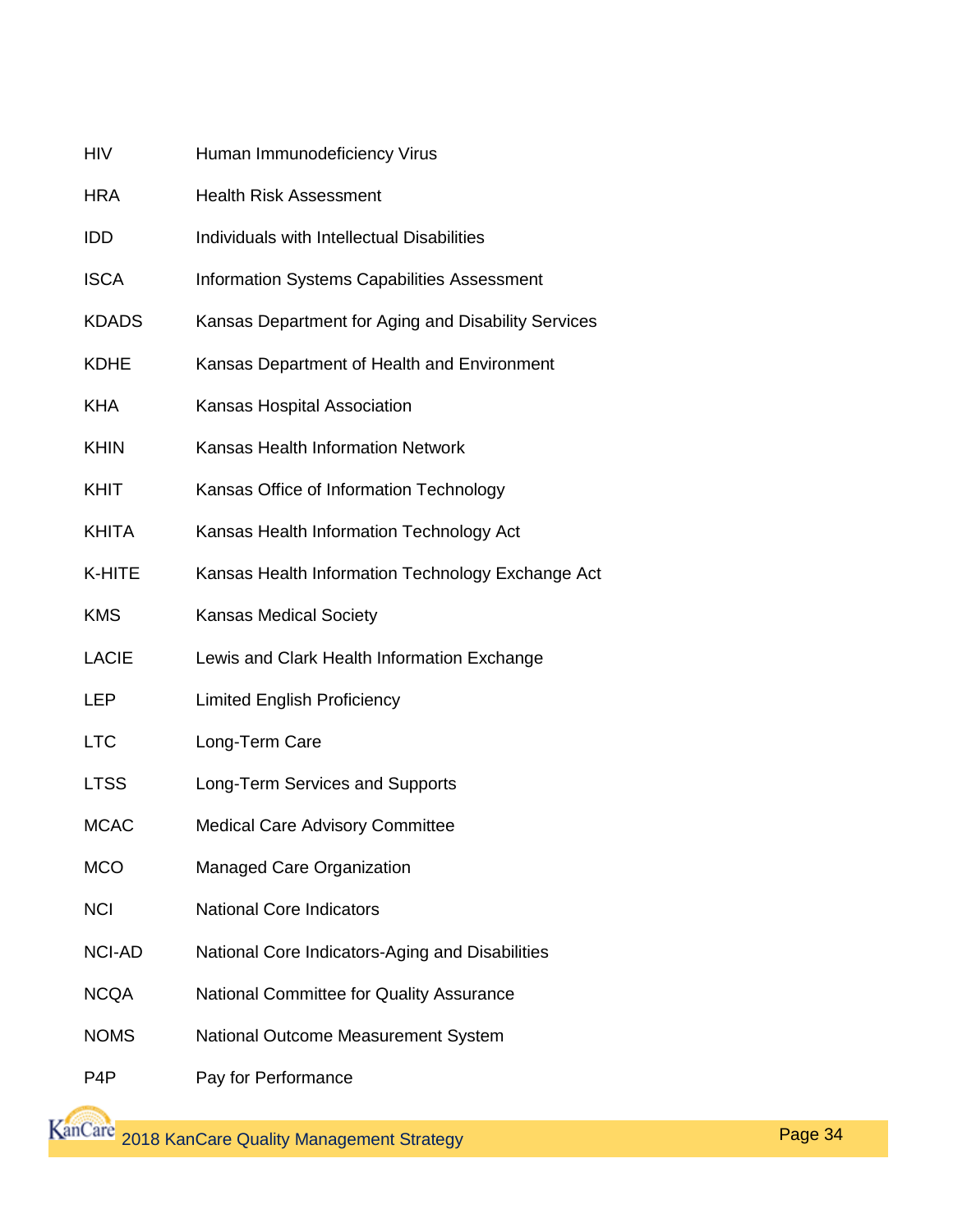| <b>PCCM</b>  | <b>Primary Care Case Management</b>                     |
|--------------|---------------------------------------------------------|
| <b>PD</b>    | <b>Physical Disabilities</b>                            |
| PH           | <b>Physical Health</b>                                  |
| PI           | Performance Improvement                                 |
| <b>PIA</b>   | Performance Improvement Activities                      |
| <b>PIP</b>   | Performance Improvement Project                         |
| <b>PM</b>    | <b>Performance Measures</b>                             |
| <b>PPACA</b> | Patient Protection and Affordable Care Act              |
| QAPI         | Quality Assessment and Performance Improvement          |
| QI           | <b>Quality Improvement</b>                              |
| QIC          | <b>Quality Improvement Committee</b>                    |
| QII-TF       | Quality Improvement Initiative Task Force               |
| QMS          | <b>Quality Management Strategy</b>                      |
| <b>RFP</b>   | <b>Request for Proposal</b>                             |
| <b>SBIRT</b> | Screening, Brief Intervention and Referral to Treatment |
| <b>SPMI</b>  | <b>Serious and Persistent Mental Illness</b>            |
| <b>SSA</b>   | <b>Social Security Act</b>                              |
| <b>TA</b>    | <b>Technology Assistance</b>                            |
| TBI          | <b>Traumatic Brain Injury</b>                           |
| <b>TOC</b>   | <b>Transition of Care</b>                               |
| UM           | <b>Utilization Management</b>                           |
| <b>VBP</b>   | Value-Based Payment                                     |
| <b>WORK</b>  | <b>Work Opportunities Reward Kansans</b>                |
|              |                                                         |

**KanCare**<br>2018 KanCare Quality Management Strategy **Page 35**